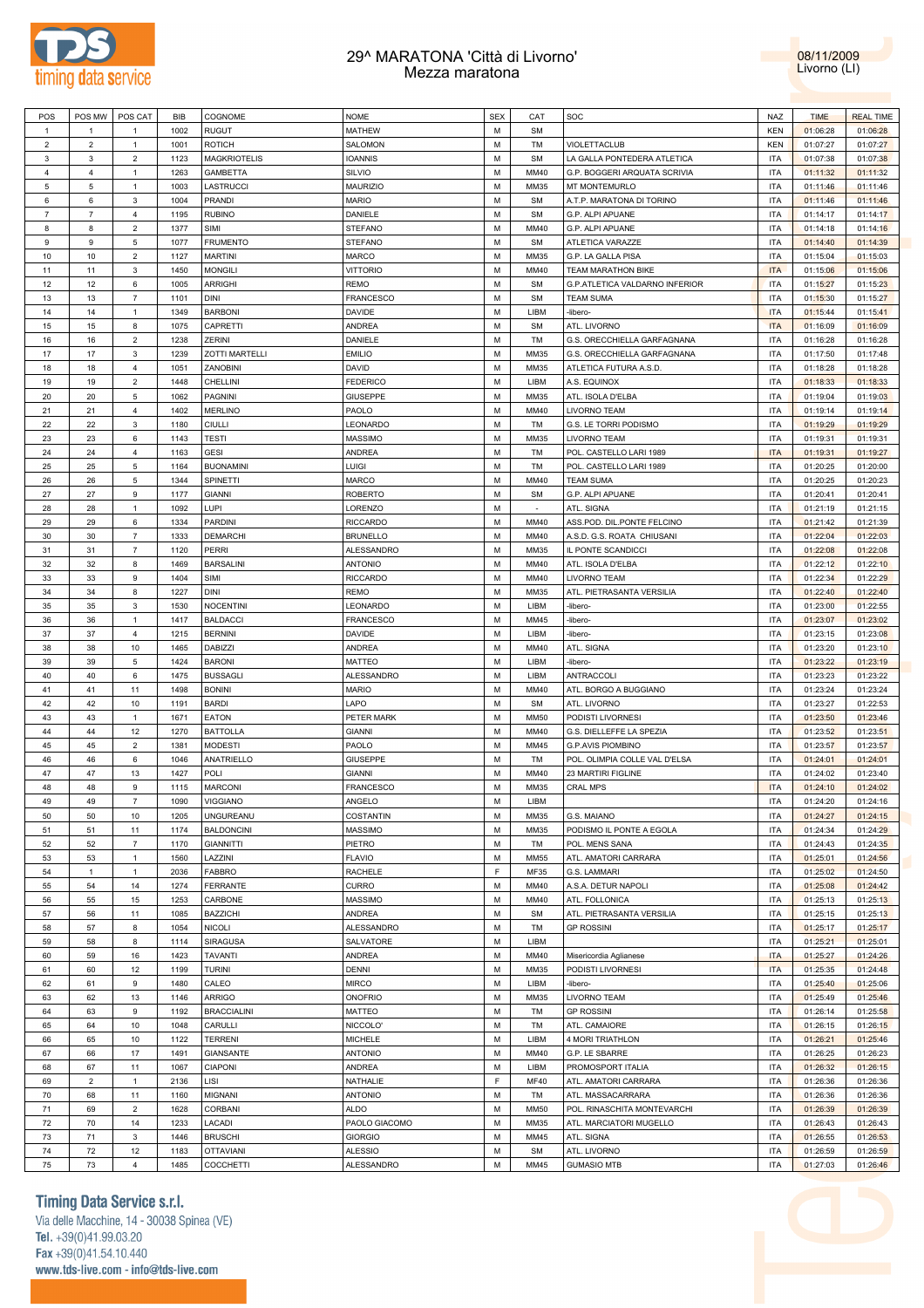



| POS     | POS MW         | POS CAT           | BIB  | COGNOME           | <b>NOME</b>            | <b>SEX</b> | CAT         | SOC                           | NAZ        | <b>TIME</b> | <b>REALTIME</b> |
|---------|----------------|-------------------|------|-------------------|------------------------|------------|-------------|-------------------------------|------------|-------------|-----------------|
| 76      | 74             | 12                | 1246 | <b>LUCCHESI</b>   | <b>NICOLA</b>          | M          | LIBM        | -libero-                      | <b>ITA</b> | 01:27:05    | 01:26:57        |
| $77 \,$ | 75             | 15                | 1218 | D'AMANZO          | <b>DAVIDE</b>          | M          | MM35        | ATL. ARCI FAVARO              | <b>ITA</b> | 01:27:05    | 01:27:04        |
| 78      | 76             | 18                | 1409 | <b>FORLEO</b>     | DANIELE                | M          | MM40        | LIVORNO TEAM                  | <b>ITA</b> | 01:27:08    | 01:27:03        |
| 79      | $77 \,$        | 13                | 1322 | <b>MARCHETTI</b>  | MASSIMILIANO           | M          | <b>SM</b>   | POD. OSPEDALIERI PISA         | <b>ITA</b> | 01:27:09    | 01:27:09        |
|         |                |                   |      |                   |                        | M          |             |                               |            |             |                 |
| 80      | 78             | 19                | 1318 | <b>MONNANNI</b>   | <b>ENRICO</b>          |            | MM40        | ATL. SANGIOVESE               | <b>ITA</b> | 01:27:11    | 01:27:05        |
| 81      | 79             | $\mathbf 5$       | 1500 | <b>FERRARI</b>    | <b>ANTONY</b>          | M          | MM45        | ATL. PIETRASANTA VERSILIA     | <b>ITA</b> | 01:27:13    | 01:26:45        |
| 82      | 80             | 16                | 1084 | <b>PERITORE</b>   | DANIELE                | M          | MM35        | ATL. CALENZANO                | <b>ITA</b> | 01:27:15    | 01:26:49        |
| 83      | 81             | $\,6\,$           | 1301 | DE MARIA          | <b>MAURIZIO</b>        | M          | MM45        | OSPEDALIERI PISA              | <b>ITA</b> | 01:27:15    | 01:27:15        |
| 84      | 82             | 20                | 1482 | <b>ROSSI</b>      | PIERLUIGI              | M          | MM40        | UISP ATL. ULIVETO             | <b>ITA</b> | 01:27:31    | 01:27:30        |
| 85      | 83             | $\overline{7}$    | 1501 | <b>INNOCENTI</b>  | <b>MARCO</b>           | M          | MM45        | ATL. PIETRASANTA VERSILIA     | <b>ITA</b> | 01:27:34    | 01:27:31        |
| 86      | 84             | 8                 | 1383 | <b>BERTOLI</b>    | PAOLO                  | M          | MM45        | G.P. ALPI APUANE              | <b>ITA</b> | 01:27:39    | 01:27:38        |
| 87      | 85             | 13                | 1121 | LO RE             | <b>ANTONIO</b>         | M          | LIBM        | 4 MORI TRIATHLON              | <b>ITA</b> | 01:27:41    | 01:27:06        |
| 88      | 86             | $\mathsf g$       | 1806 | <b>TAVERNINI</b>  | <b>VITTORIO</b>        | M          | MM45        | ATLETICA BUJA                 | <b>ITA</b> | 01:27:43    | 01:27:42        |
|         | 87             | 12                | 1240 |                   |                        | M          | TM          |                               | <b>ITA</b> |             |                 |
| 89      |                |                   |      | <b>GARGINI</b>    | <b>EMILIANO</b>        |            |             | ATL. C.R. PISTOIA E PESCIA    |            | 01:27:46    | 01:27:39        |
| 90      | 88             | $\sqrt{2}$        | 1635 | MEI               | <b>ROBERTO</b>         | M          | <b>MM55</b> | A.S. SILVANO FEDI             | <b>ITA</b> | 01:27:46    | 01:27:41        |
| 91      | 89             | $\mathbf 3$       | 1660 | <b>FAGGIONI</b>   | <b>FEDERICO</b>        | M          | <b>MM50</b> | A.S. DIELLEFFE                | <b>ITA</b> | 01:27:46    | 01:27:35        |
| 92      | 90             | 14                | 1097 | VEZZI             | CORRADO                | M          | LIBM        | -libero-                      | <b>ITA</b> | 01:27:58    | 01:27:51        |
| 93      | 91             | 15                | 1608 | MAZZOLA           | CLAUDIO                | M          | LIBM        | IL RIVELLINO                  | <b>ITA</b> | 01:28:00    | 01:28:00        |
| 94      | 92             | $\overline{4}$    | 1613 | SIMI              | <b>MAURIZIO</b>        | M          | <b>MM50</b> | LIVORNO TEAM                  | <b>ITA</b> | 01:28:02    | 01:27:48        |
| 95      | 93             | $10$              | 1314 | <b>AFFUSO</b>     | ROCCO ALFREDO          | M          | MM45        | A.S. AMICI STRADA DEL TESORO  | <b>ITA</b> | 01:28:03    | 01:28:02        |
| 96      | 94             | 21                | 1444 | <b>NICOLETTI</b>  | <b>GIOVANNI</b>        | M          | MM40        | A.S. ROMA ROAD R. CLUB        | <b>ITA</b> | 01:28:08    | 01:28:00        |
| 97      | 3              | $\overline{2}$    | 2147 | <b>D'ARATA</b>    | <b>ROSELLA</b>         | F          | MF40        | G.S. LAMMARI                  | <b>ITA</b> | 01:28:11    | 01:28:03        |
| 98      | 95             | 11                | 1419 | <b>BELLETTI</b>   | <b>FABIO</b>           | M          | MM45        | G.P. ALPI APUANE              | <b>ITA</b> | 01:28:11    | 01:27:26        |
|         |                |                   |      |                   |                        |            |             |                               |            |             |                 |
| 99      | 96             | 13                | 1056 | VAGLINI           | LEONARDO               | M          | TM          | <b>GP ROSSINI</b>             | <b>ITA</b> | 01:28:26    | 01:28:22        |
| 100     | 97             | 12                | 1463 | MARTELLI          | <b>STEFANO</b>         | M          | MM45        | PODISTI LIVORNESI             | <b>ITA</b> | 01:28:29    | 01:28:03        |
| 101     | 98             | 17                | 1235 | <b>BRILLI</b>     | <b>RICCARDO</b>        | M          | MM35        | ATL. MARCIATORI MUGELLO       | <b>ITA</b> | 01:28:39    | 01:28:39        |
| 102     | 99             | $\mathbf{3}$      | 1557 | <b>SEVERONI</b>   | <b>MAURO</b>           | M          | <b>MM55</b> | RUNNERS CITTA' DUCALE         | <b>ITA</b> | 01:28:57    | 01:28:36        |
| 103     | 100            | 18                | 1134 | LELLI             | <b>MATTEO</b>          | M          | MM35        | LIVORNO TEAM                  | <b>ITA</b> | 01:29:00    | 01:28:49        |
| 104     | 101            | $\,$ 5 $\,$       | 1565 | <b>NORCI</b>      | <b>RICCARDO</b>        | M          | <b>MM50</b> | G.P. ARCOBALENO               | <b>ITA</b> | 01:29:05    | 01:29:03        |
| 105     | 102            | 22                | 1200 | <b>CIVITA</b>     | <b>FULVIO</b>          | M          | MM40        | PODISTI LIVORNESI             | <b>ITA</b> | 01:29:07    | 01:28:54        |
| 106     | 103            | 19                | 1009 | <b>SUSINI</b>     | DANIELE                | M          | MM35        | PISAMARATHON STRAPAZZATA CLUB | <b>ITA</b> | 01:29:08    | 01:28:47        |
| 107     | 104            | 20                | 1967 | <b>MENICACCI</b>  | <b>MASSIMO</b>         | M          | MM35        | <b>FIRENZE TRIATHLON</b>      | <b>ITA</b> | 01:29:12    | 01:29:03        |
|         |                |                   |      |                   |                        | M          |             |                               |            |             |                 |
| 108     | 105            | 21                | 1063 | CARBONARA         | ALESSANDRO             |            | MM35        | -libero-                      | <b>ITA</b> | 01:29:14    | 01:28:52        |
| 109     | 106            | $\,6\,$           | 1618 | PAZZAGLIA         | <b>ROBERTO</b>         | M          | <b>MM50</b> | MARATHON CITTA' DI CASTELLO   | <b>ITA</b> | 01:29:17    | 01:29:03        |
| 110     | 107            | 14                | 1089 | LEONELLI          | <b>GIACOMO</b>         | M          | TM          | <b>UISP PIOMBINO</b>          | <b>ITA</b> | 01:29:19    | 01:29:11        |
| 111     | 108            | 16                | 1064 | MARCHESANO        | <b>ANTONIO</b>         | M          | LIBM        | Circolo Canottieri Arno       | <b>ITA</b> | 01:29:23    | 01:28:51        |
| 112     | 109            | 17                | 1351 | <b>MICHELI</b>    | SIMONE                 | M          | LIBM        | PRATO NORD                    | <b>ITA</b> | 01:29:27    | 01:28:32        |
| 113     | 110            | 15                | 1098 | CAPOCCHI          | ALESSANDRO             | M          | TM          | POD. MIS. AGLIANESE           | <b>ITA</b> | 01:29:34    | 01:28:57        |
| 114     | 111            | 23                | 1396 | TIEZZI            | <b>ALFREDO</b>         | M          | MM40        | ATL. SINALUNGA                | <b>ITA</b> | 01:29:40    | 01:29:16        |
| 115     | 112            | 24                | 1400 | QUAGLIERINI       | <b>FABIO</b>           | M          | MM40        | LIVORNO TEAM                  | <b>ITA</b> | 01:29:41    | 01:29:36        |
| 116     | 113            | 13                | 1272 | CONTE             | ALESSANDRO             | M          | MM45        | ATL. FOLLONICA                | <b>ITA</b> | 01:29:58    | 01:29:48        |
| 117     | 114            | $\overline{4}$    | 1614 | CAVALLINI         | <b>VINICIO</b>         | M          | <b>MM55</b> | LIVORNO TEAM                  | <b>ITA</b> | 01:30:05    | 01:29:59        |
|         |                |                   |      |                   |                        | M          |             |                               |            |             |                 |
| 118     | 115            | 16                | 1013 | <b>SCARAMELLI</b> | SIMONE                 |            | TM          | Egyzia Fitness Club           | <b>ITA</b> | 01:30:13    | 01:30:01        |
| 119     | 116            | 25                | 1494 | <b>GIBILRAS</b>   | <b>ROCCO</b>           | M          | MM40        | ATL. ARCI FAVARO              | <b>ITA</b> | 01:30:16    | 01:30:02        |
| 120     | 117            | 14                | 1083 | <b>BARBI</b>      | MARCO                  | M          | <b>SM</b>   | G.P. ALPI APUANE              | <b>ITA</b> | 01:30:21    | 01:30:17        |
| 121     | 118            | 26                | 1265 | <b>GIANNOTTI</b>  | LEONARDO               | M          | MM40        | G.P. ALPI APUANE              | <b>ITA</b> | 01:30:21    | 01:30:16        |
| 122     | 119            | 27                | 1406 | <b>CIARDI</b>     | <b>DAVIDE</b>          | M          | MM40        | LIVORNO TEAM                  | <b>ITA</b> | 01:30:22    | 01:30:22        |
| 123     | 120            | 5                 | 1641 | <b>ALLORI</b>     | <b>ALDO</b>            | M          | <b>MM55</b> | ATL. ISOLA D'ELBA             | <b>ITA</b> | 01:30:23    | 01:29:11        |
| 124     | 121            | 18                | 1156 | <b>MEONI</b>      | PIERO                  | M          | LIBM        | S. ANDREA                     | <b>ITA</b> | 01:30:26    | 01:29:39        |
| 125     | 122            | $\overline{1}$    | 1819 | <b>RINDI</b>      | <b>FABRIZIO RENATO</b> | M          | <b>MM60</b> | G.S. LE PANCHE CASTELQUARTO   | <b>ITA</b> | 01:30:26    | 01:29:38        |
| 126     | 123            | 19                | 1175 | <b>TONDI</b>      | <b>IRIO</b>            | M          | LIBM        | -libero-                      | <b>ITA</b> | 01:30:31    | 01:29:19        |
|         | 124            | 28                | 1405 | FANFANI           | <b>GUIDO</b>           | M          | MM40        | LIVORNO TEAM                  | <b>ITA</b> |             | 01:30:19        |
| 127     |                |                   |      |                   |                        |            |             |                               |            | 01:30:33    |                 |
| 128     | 125            | 22                | 1208 | <b>PROVVEDI</b>   | <b>FRANCO</b>          | M          | MM35        | POL. OLIMPIA COLLE VAL D'ELSA | <b>ITA</b> | 01:30:43    | 01:30:32        |
| 129     | $\overline{4}$ | $\mathbf{1}$      | 2108 | <b>KORHAN</b>     | LASZLO                 | F          | LIBF        | -libero-                      | <b>HUN</b> | 01:30:49    | 01:30:39        |
| 130     | 126            | 14                | 1991 | NARDELLA          | CIRO                   | M          | MM45        | <b>FUTURA PRATO</b>           | <b>ITA</b> | 01:30:50    | 01:29:48        |
| 131     | 127            | 15                | 1299 | <b>GASPERINI</b>  | ALESSANDRO             | M          | MM45        | <b>G.P.AVIS PIOMBINO</b>      | <b>ITA</b> | 01:30:52    | 01:30:21        |
| 132     | 128            | 20                | 1342 | <b>MARRADI</b>    | <b>ALESSIO</b>         | M          | LIBM        | -libero-                      | <b>ITA</b> | 01:30:52    | 01:30:44        |
| 133     | 129            | 21                | 1373 | <b>BALUGANTI</b>  | ALESSANDRO             | M          | LIBM        | 4 MORI TRIATHLON              | <b>ITA</b> | 01:30:57    | 01:30:22        |
| 134     | 130            | 17                | 1217 | CONVALLE          | <b>STEFANO</b>         | M          | TM          | G.P. LE SBARRE                | <b>ITA</b> | 01:30:59    | 01:30:55        |
| 135     | 131            | $\scriptstyle{7}$ | 1625 | <b>FOLLIERO</b>   | MAURIZIO               | M          | <b>MM50</b> | <b>UISP VERSILIA</b>          | <b>ITA</b> | 01:31:01    | 01:30:57        |
| 136     | 132            | 22                | 1331 | <b>BOGAZZI</b>    | PIERO                  | M          | LIBM        |                               | <b>ITA</b> | 01:31:04    | 01:30:55        |
|         |                |                   |      |                   |                        |            |             |                               |            |             |                 |
| 137     | 133            | 23                | 1330 | <b>VIGNALI</b>    | <b>FABRIZIO</b>        | M          | LIBM        | <b>ONLUS Massa</b>            | <b>ITA</b> | 01:31:05    | 01:30:54        |
| 138     | 134            | 16                | 1251 | SPEDO             | <b>OLIVIERO</b>        | M          | MM45        | SAI FRECCE BIANCHE            | <b>ITA</b> | 01:31:09    | 01:30:47        |
| 139     | 135            | 15                | 1139 | CITTI             | MATTEO                 | M          | <b>SM</b>   | ATL. LIVORNO                  | <b>ITA</b> | 01:31:14    | 01:30:41        |
| 140     | 136            | 17                | 1302 | <b>ROSSI</b>      | <b>STEFANO</b>         | M          | MM45        | ATLETICA PERIGNANO            | <b>ITA</b> | 01:31:16    | 01:31:00        |
| 141     | 137            | 24                | 1976 | <b>MATTEOLI</b>   | <b>FEDERICO</b>        | M          | LIBM        | -libero-                      | <b>ITA</b> | 01:31:20    | 01:30:04        |
| 142     | 138            | 18                | 1186 | <b>GIANSANTI</b>  | <b>FABIO</b>           | M          | TM          | TEAM MARATHON BIKE            | <b>ITA</b> | 01:31:22    | 01:31:14        |
| 143     | 139            | $\bf8$            | 1577 | <b>GIUNTINI</b>   | ALESSANDRO             | M          | <b>MM50</b> | <b>GP ROSSINI</b>             | <b>ITA</b> | 01:31:23    | 01:31:22        |
| 144     | 140            | 19                | 1193 | <b>COMASSI</b>    | <b>MARIO</b>           | M          | TM          | <b>GP ROSSINI</b>             | <b>ITA</b> | 01:31:33    | 01:30:16        |
|         | 141            | 20                | 1210 | <b>IODICE</b>     | DANIELE                | M          | TM          | ATL. BORGO A BUGGIANO         | <b>ITA</b> |             | 01:31:07        |
| 145     |                |                   |      |                   |                        |            |             |                               |            | 01:31:35    |                 |
| 146     | 142            | 25                | 1078 | <b>ONORI</b>      | PAOLO MARIA            | M          | LIBM        | -libero-                      | <b>ITA</b> | 01:31:37    | 01:31:09        |
| 147     | 143            | $\mathsf g$       | 1616 | <b>MANFUCCI</b>   | SAURO                  | M          | <b>MM50</b> | MARATHON CITTA' DI CASTELLO   | <b>ITA</b> | 01:31:41    | 01:31:26        |
| 148     | 144            | 26                | 1474 | NOTTOLI           | <b>MASSIMO</b>         | M          | LIBM        | <b>ANTRACCOLI</b>             | <b>ITA</b> | 01:31:42    | 01:31:41        |
| 149     | 145            | $\,6\,$           | 1626 | <b>GIANNI</b>     | LUIGI                  | M          | <b>MM55</b> | G.P. ALPI APUANE              | <b>ITA</b> | 01:31:44    | 01:31:41        |
| 150     | 5              | $\sqrt{2}$        | 2010 | <b>GUERRAZZI</b>  | <b>FEDERICA</b>        | F          | $\sim$      | ATL. LIVORNO                  | <b>ITA</b> | 01:31:45    | 01:31:22        |
| 151     | 146            | 18                | 1340 | DI STASI          | <b>STEFANO</b>         | М          | MM45        | G.P. LA STANCA                | <b>ITA</b> | 01:31:49    | 01:31:44        |
|         |                |                   |      |                   |                        |            |             |                               |            |             |                 |

# **Timing Data Service s.r.l.**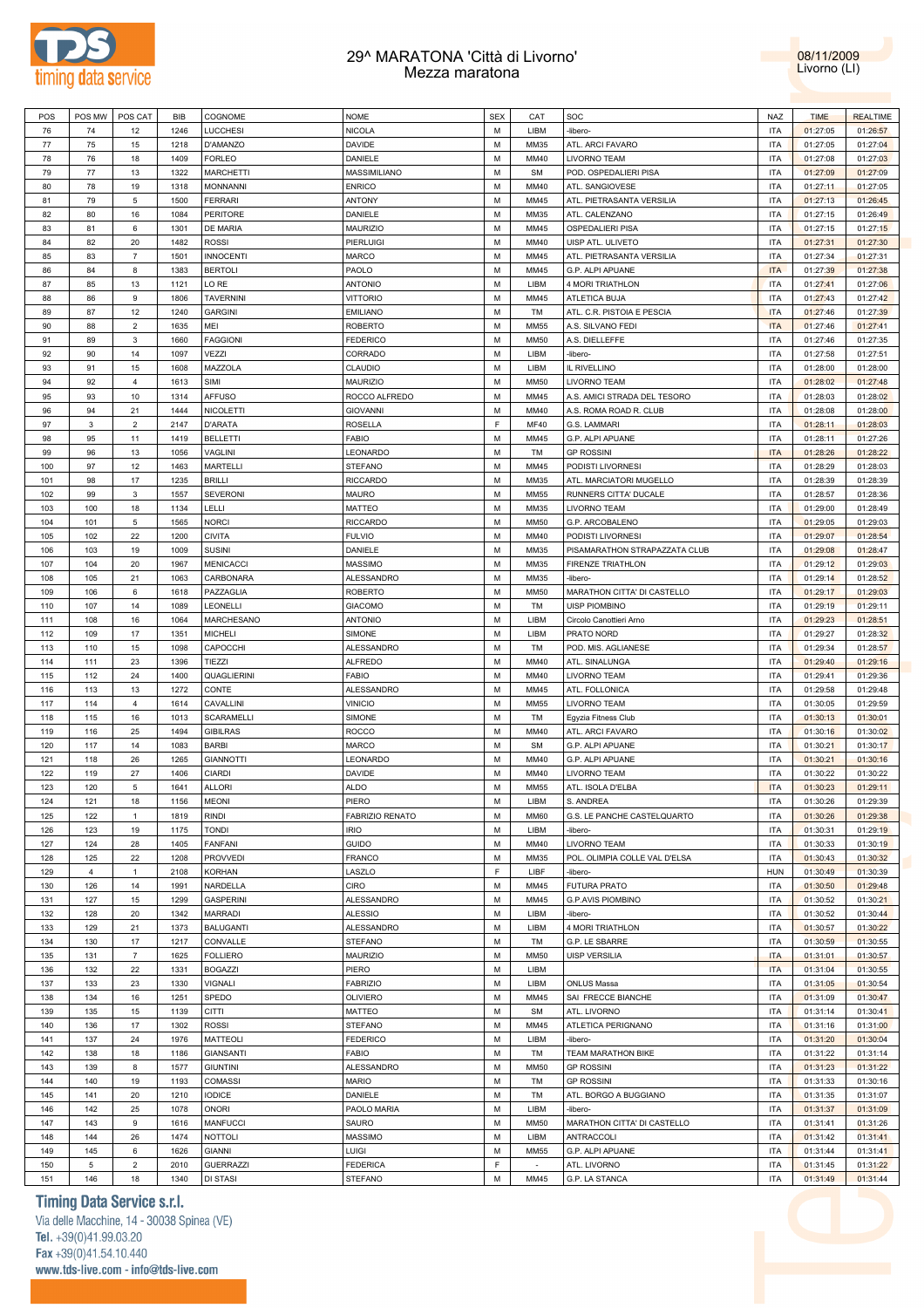



| POS | POS MW         | POS CAT        | <b>BIB</b> | COGNOME             | <b>NOME</b>           | <b>SEX</b>  | CAT         | SOC                            | <b>NAZ</b> | <b>TIME</b> | <b>REALTIME</b> |
|-----|----------------|----------------|------------|---------------------|-----------------------|-------------|-------------|--------------------------------|------------|-------------|-----------------|
| 152 | 147            | 29             | 1352       | SIMONCINI           | ANDREA                | M           | MM40        | ATL. MASSACARRARA              | <b>ITA</b> | 01:31:49    | 01:31:35        |
| 153 | 148            | 27             | 1337       | <b>DILIBERTO</b>    | MARCO                 | M           | LIBM        | ASD PESISTICA LIBERTAS LIVORNO | <b>ITA</b> | 01:31:50    | 01:31:06        |
|     |                | $\overline{2}$ |            |                     |                       | M           |             |                                |            |             |                 |
| 154 | 149            |                | 1823       | CATENI              | GIANPAOLO             |             | <b>MM60</b> | PODISTI LIVORNESI              | <b>ITA</b> | 01:31:56    | 01:31:56        |
| 155 | 150            | 28             | 1007       | <b>BULLERI</b>      | SIMONE                | M           | LIBM        | -libero-                       | <b>ITA</b> | 01:31:56    | 01:31:03        |
| 156 | 151            | 30             | 1388       | PELAGAGGE           | <b>GIACOMO</b>        | M           | MM40        | LA GALLA PONTEDERA ATLETICA    | <b>ITA</b> | 01:31:57    | 01:31:22        |
| 157 | 152            | 29             | 1391       | <b>MUMOLO</b>       | <b>GIOVANNI</b>       | M           | LIBM        | -libero-                       | <b>ITA</b> | 01:32:03    | 01:32:01        |
| 158 | 153            | 31             | 1280       | DEL BRAVO           | <b>ANTONIO</b>        | M           | MM40        | PODISMO IL PONTE A EGOLA       | <b>ITA</b> | 01:32:05    | 01:32:05        |
| 159 | 154            | 19             | 1418       | <b>MATTEONI</b>     | <b>MARCO</b>          | M           | MM45        | ATL. PORCARI                   | <b>ITA</b> | 01:32:11    | 01:32:05        |
| 160 | 6              | $\overline{2}$ | 2022       | <b>GIANGRANDI</b>   | CHIARA                | F           | MF35        | G.P. ALPI APUANE               | <b>ITA</b> | 01:32:11    | 01:32:06        |
| 161 | 155            | $\mathbf{3}$   | 1829       | COSTA               | LUIGI                 | M           | <b>MM60</b> | Atletica Elba Marciana         | <b>ITA</b> | 01:32:14    | 01:32:13        |
| 162 | 156            | 20             | 1387       | <b>BIAGIOTTI</b>    | MASSIMO               | M           | MM45        | LA GALLA PONTEDERA ATLETICA    | <b>ITA</b> | 01:32:17    | 01:31:41        |
| 163 | 157            | 30             | 1018       | <b>BERNARDESCHI</b> | ANDREA                | M           | LIBM        | -libero-                       | <b>ITA</b> | 01:32:22    | 01:31:43        |
|     |                |                |            |                     |                       |             |             |                                |            |             |                 |
| 164 | 158            | 23             | 1212       | LICITRA IVAN        | LUIGI                 | M           | MM35        | ATL. BORGO A BUGGIANO          | <b>ITA</b> | 01:32:29    | 01:32:02        |
| 165 | 159            | 31             | 1645       | PASSANI             | MICHELE               | M           | LIBM        | -libero-                       | <b>ITA</b> | 01:32:35    | 01:32:28        |
| 166 | 160            | 32             | 1490       | CELANDRONI          | <b>GIANMARCO</b>      | M           | MM40        | G.P. LE SBARRE                 | <b>ITA</b> | 01:32:37    | 01:32:21        |
| 167 | 161            | 32             | 1190       | <b>MARTINELLI</b>   | <b>EDOARDO</b>        | M           | LIBM        | -libero-                       | <b>ITA</b> | 01:32:38    | 01:31:49        |
| 168 | 162            | 24             | 1155       | <b>BATTIMELLI</b>   | MASSIMILIANO          | M           | MM35        | <b>LIBERTAS RUNNERS</b>        | <b>ITA</b> | 01:32:46    | 01:32:43        |
| 169 | 163            | 25             | 1026       | <b>RADICCHI</b>     | JURI                  | M           | MM35        | SAN GIMIGNANO SPORT            | <b>ITA</b> | 01:32:49    | 01:32:10        |
| 170 | $\overline{7}$ | $\mathbf{3}$   | 2146       | <b>PERRONE</b>      | CRISTINA              | F           | MF40        | G.S. LAMMARI                   | <b>ITA</b> | 01:32:51    | 01:32:40        |
| 171 | 164            | $10$           | 1623       | LAPANI              | <b>MAURIZIO</b>       | M           | <b>MM50</b> | POL. CASTELLO LARI 1989        | <b>ITA</b> | 01:32:54    | 01:32:29        |
| 172 | 165            | 33             | 1082       | DE PASQUALE         | DANIELE               | M           | LIBM        | Amici di Paolo                 | <b>ITA</b> | 01:32:58    | 01:32:27        |
| 173 | 166            | 34             | 1669       | <b>BARBAGLI</b>     | <b>AGOSTINO</b>       | M           | LIBM        | -libero-                       | <b>ITA</b> | 01:32:58    | 01:32:57        |
| 174 | 167            | 35             | 1531       | <b>GRANAIOLA</b>    | <b>ROBERTO</b>        | M           | LIBM        | <b>MARCIATORI MARLIESI</b>     | <b>ITA</b> | 01:32:59    | 01:31:57        |
| 175 | 168            | 26             | 1968       | <b>GUZZINI</b>      | ALESSANDRO            | M           | MM35        | LIVORNO TEAM                   | <b>ITA</b> | 01:33:03    | 01:32:59        |
| 176 | 8              | $\overline{4}$ | 2145       | <b>CIABATTI</b>     | ODETTE                | F           | <b>MF40</b> | G.S. LAMMARI                   | <b>ITA</b> | 01:33:05    | 01:33:01        |
|     |                |                |            |                     |                       |             |             |                                |            |             |                 |
| 177 | 169            | 21             | 1157       | <b>NOBILE</b>       | DANIEL                | M           | TM          | ATL. MASSACARRARA              | <b>ITA</b> | 01:33:14    | 01:33:14        |
| 178 | 170            | 21             | 1415       | <b>TARCHI</b>       | SIMONE                | M           | MM45        | NUOVA ATLETICA LASTRA          | <b>ITA</b> | 01:33:20    | 01:32:43        |
| 179 | 171            | 36             | 1129       | <b>ALESSI</b>       | <b>VINCENZO</b>       | M           | LIBM        | -libero-                       | <b>ITA</b> | 01:33:22    | 01:33:04        |
| 180 | 172            | 11             | 1576       | <b>NESI</b>         | <b>TIZIANO</b>        | M           | <b>MM50</b> | G.P. C.A.I. PRATO              | <b>ITA</b> | 01:33:27    | 01:33:21        |
| 181 | 9              | $\mathbf 2$    | 2024       | FABBRI              | LEANNA                | E           | LIBF        | Amici di Paolo                 | <b>ITA</b> | 01:33:30    | 01:32:58        |
| 182 | 173            | 22             | 1401       | <b>BARTOLOZZI</b>   | <b>STEFANO</b>        | M           | MM45        | LIVORNO TEAM                   | <b>ITA</b> | 01:33:33    | 01:33:28        |
| 183 | 174            | 27             | 1125       | DE ANGELIS          | <b>SERGIO</b>         | M           | MM35        | <b>GP ROSSINI</b>              | <b>ITA</b> | 01:33:34    | 01:33:01        |
| 184 | 175            | 23             | 1496       | <b>MAGGIANI</b>     | LORENZO               | M           | MM45        | ATL. ARCI FAVARO               | <b>ITA</b> | 01:33:35    | 01:33:21        |
| 185 | 176            | 28             | 1027       | <b>MERO</b>         | <b>GIOVANNI</b>       | M           | MM35        | A.S.D. PODISTICA TALSANO       | <b>ITA</b> | 01:33:45    | 01:33:32        |
| 186 | 177            | 24             | 1523       | LUCHERINI           | ALESSANDRO            | M           | MM45        | ATL. MONTECATINI               | <b>ITA</b> | 01:33:48    | 01:32:36        |
| 187 | 178            | 37             | 1049       | LANDUCCI            | LUCA                  | M           | LIBM        | A.S. GOLFO DEI POETI           | <b>ITA</b> | 01:33:59    | 01:33:12        |
| 188 | 179            | 16             | 1440       | <b>MANDORLINI</b>   | <b>MARCO</b>          | M           | <b>SM</b>   | PODISMO IL PONTE A EGOLA       | <b>ITA</b> | 01:34:00    | 01:33:06        |
|     |                |                |            |                     |                       |             |             |                                |            |             |                 |
| 189 | 180            | 12             | 1656       | <b>CIAPETTI</b>     | MAURO                 | M           | <b>MM50</b> | G.P. LE SBARRE                 | <b>ITA</b> | 01:34:03    | 01:33:32        |
| 190 | 181            | $\overline{4}$ | 1615       | VERDENELLI          | <b>FRANCO</b>         | M           | <b>MM60</b> | <b>TEAM SUMA</b>               | <b>ITA</b> | 01:34:13    | 01:34:13        |
| 191 | 182            | 17             | 1595       | CANINI              | <b>EMILIO</b>         | M           | <b>SM</b>   | G.P. ALPI APUANE               | <b>ITA</b> | 01:34:13    | 01:33:38        |
| 192 | 183            | 38             | 1041       | <b>ROVINI</b>       | <b>FILIPPO</b>        | M           | LIBM        | -libero-                       | <b>ITA</b> | 01:34:19    | 01:34:08        |
| 193 | 184            | 25             | 1468       | SANTINELLI          | <b>STEFANO</b>        | M           | MM45        | ATL. ISOLA D'ELBA              | <b>ITA</b> | 01:34:21    | 01:33:50        |
| 194 | 185            | 13             | 1579       | <b>MARCHETTI</b>    | CLAUDIO               | M           | <b>MM50</b> | <b>GP ROSSINI</b>              | <b>ITA</b> | 01:34:24    | 01:34:07        |
| 195 | 10             | $\mathbf{3}$   | 2018       | <b>GORI</b>         | <b>MARIA CRISTINA</b> | $\mathsf F$ | MF35        | G.P. C.A.I. PISTOIA            | <b>ITA</b> | 01:34:26    | 01:33:45        |
| 196 | 186            | 29             | 1126       | <b>GASPERINI</b>    | <b>MARCO</b>          | M           | MM35        | G.P. C.A.I. PISTOIA            | <b>ITA</b> | 01:34:27    | 01:33:47        |
| 197 | 187            | 26             | 1211       | <b>BUONAMICI</b>    | MASSIMO               | M           | MM45        | ATL. BORGO A BUGGIANO          | <b>ITA</b> | 01:34:28    | 01:33:46        |
| 198 | 188            | 33             | 1410       | <b>MOTRONI</b>      | <b>PATRIZIO</b>       | M           | MM40        | LIVORNO TEAM                   | <b>ITA</b> | 01:34:31    | 01:34:21        |
| 199 | 189            | 27             | 1339       | <b>MAIURI</b>       | PAOLO                 | M           | MM45        | PODISTI LIVORNESI              | <b>ITA</b> | 01:34:31    | 01:34:21        |
| 200 | 190            | 39             | 1359       | VERNACCINI          | <b>MARCO</b>          | M           | LIBM        | -libero-                       | <b>ITA</b> | 01:34:46    | 01:34:22        |
| 201 | 191            |                | 1495       | CATAPANO            | CATALDO               | M           | MM40        | ATL. ARCI FAVARO               | <b>ITA</b> | 01:34:47    | 01:34:34        |
|     |                | 34             |            |                     |                       | $\mathsf F$ |             | A.S.D. G.S. ROATA CHIUSANI     | <b>ITA</b> |             |                 |
| 202 | 11             | $\sqrt{5}$     | 2123       | DI SALVO            | SILVIA                |             | <b>MF40</b> |                                |            | 01:34:48    | 01:34:41        |
| 203 | 192            | 40             | 1010       | <b>BATINI</b>       | <b>ALESSIO</b>        | M           | LIBM        | -libero-                       | <b>ITA</b> | 01:34:53    | 01:34:23        |
| 204 | 193            | 22             | 1040       | CEI                 | PAOLO                 | M           | TM          | ASD AVIS STIAVA                | <b>ITA</b> | 01:34:58    | 01:34:17        |
| 205 | 194            | 28             | 1323       | DI FIGLIA           | STEFANO MARIA         | M           | MM45        | ASD AVIS STIAVA                | <b>ITA</b> | 01:34:58    | 01:34:17        |
| 206 | 195            | 29             | 1451       | <b>FARNETANI</b>    | <b>RICCARDO</b>       | M           | MM45        | TOSCANA ATL. EMPOLI FIAT SCOTT | <b>ITA</b> | 01:35:03    | 01:34:51        |
| 207 | 196            | 30             | 1161       | <b>FEDELE</b>       | <b>NUNZIO</b>         | M           | MM35        | ATL. MASSACARRARA              | <b>ITA</b> | 01:35:06    | 01:34:39        |
| 208 | 197            | 31             | 1206       | CARDOSI             | <b>ROBERTO</b>        | M           | MM35        | PODISTI LIVORNESI              | <b>ITA</b> | 01:35:09    | 01:34:54        |
| 209 | 198            | 32             | 1223       | <b>BIBOLOTTI</b>    | PAOLO                 | M           | MM35        | POL. VERSILIESE                | <b>ITA</b> | 01:35:10    | 01:34:52        |
| 210 | 199            | 23             | 1228       | <b>MARSILI</b>      | STEFANO               | M           | TM          | ATL. PIETRASANTA VERSILIA      | <b>ITA</b> | 01:35:12    | 01:34:53        |
| 211 | 200            | 41             | 1510       | SPEDIACCI           | SILVIO                | M           | LIBM        | A.S. GOLFO DEI POETI           | <b>ITA</b> | 01:35:14    | 01:34:59        |
| 212 | 12             | 6              | 2153       | <b>ESPOSITO</b>     | <b>MARIA CRISTINA</b> | F           | <b>MF40</b> | ATL. MONTECATINI               | <b>ITA</b> | 01:35:14    | 01:34:03        |
| 213 | 201            | 35             | 1296       | CAPPELLI            | <b>MIRKO</b>          | M           | MM40        | MONTELUPO RUNNERS              | <b>ITA</b> | 01:35:17    | 01:34:36        |
| 214 | 202            | 30             | 1397       | DE LUCA             | MARCO                 | M           | MM45        | ASSI BANCA TOSCANA FIRENZE     | <b>ITA</b> | 01:35:21    | 01:34:57        |
|     |                |                |            |                     |                       |             |             |                                |            |             |                 |
| 215 | 203            | 42             | 1152       | PESCAGLINI          | <b>FABIO</b>          | M           | LIBM        | Amici di Paolo                 | <b>ITA</b> | 01:35:25    | 01:34:51        |
| 216 | 204            | 43             | 1971       | <b>SCARSELLI</b>    | <b>RICCARDO</b>       | M           | LIBM        | <b>GUMASIO MTB</b>             | <b>ITA</b> | 01:35:27    | 01:35:11        |
| 217 | 13             | $\mathbf{1}$   | 2023       | <b>MILANESE</b>     | LAURA                 | F           | TF          | ATL. AVIANO                    | <b>ITA</b> | 01:35:30    | 01:35:22        |
| 218 | 205            | 44             | 1102       | DI CARO             | PAOLO GIUSEPPE        | M           | LIBM        | SPORT PROJECT                  | <b>ITA</b> | 01:35:32    | 01:35:16        |
| 219 | 206            | 45             | 1506       | <b>BICCHIERAI</b>   | <b>ENRICO</b>         | M           | LIBM        | PISA TRIATHLON                 | <b>ITA</b> | 01:35:34    | 01:34:18        |
| 220 | 207            | 31             | 1320       | <b>TAVOLETTI</b>    | <b>FRANCESCO</b>      | M           | MM45        | ASD AVIS STIAVA                | <b>ITA</b> | 01:35:36    | 01:34:55        |
| 221 | 14             | $\overline{2}$ | 2033       | ZUFFA               | COSTANZA              | F           | TF          | G.S. LE TORRI PODISMO          | <b>ITA</b> | 01:35:42    | 01:35:13        |
| 222 | 208            | 33             | 1219       | DI LALLO            | <b>FABRIZIO</b>       | M           | MM35        | ATL. ARCI FAVARO               | <b>ITA</b> | 01:35:46    | 01:35:46        |
| 223 | 209            | 36             | 1460       | DI GENOVA           | ANDREA                | M           | MM40        | PODISTI LIVORNESI              | <b>ITA</b> | 01:35:47    | 01:34:42        |
| 224 | 210            | 46             | 1353       | <b>MOSCHETTONI</b>  | ALESSANDRO            | M           | LIBM        | -libero-                       | <b>ITA</b> | 01:35:49    | 01:35:10        |
| 225 | 211            | 47             | 1267       | <b>SCAFFAI</b>      | <b>ROBERTO</b>        | M           | LIBM        | -libero-                       | <b>ITA</b> | 01:35:53    | 01:35:44        |
| 226 | 212            | 37             | 1379       | MAGAZZU'            | MARCO                 | M           | MM40        | ATL. AMATORI CARRARA           | <b>ITA</b> | 01:35:54    | 01:34:41        |
|     |                |                |            |                     |                       |             |             |                                |            |             |                 |
| 227 | 213            | 48             | 1118       | CECCHI              | <b>GIOVANNI</b>       | М           | LIBM        | -libero-                       | <b>ITA</b> | 01:35:55    | 01:35:46        |

# **Timing Data Service s.r.l.**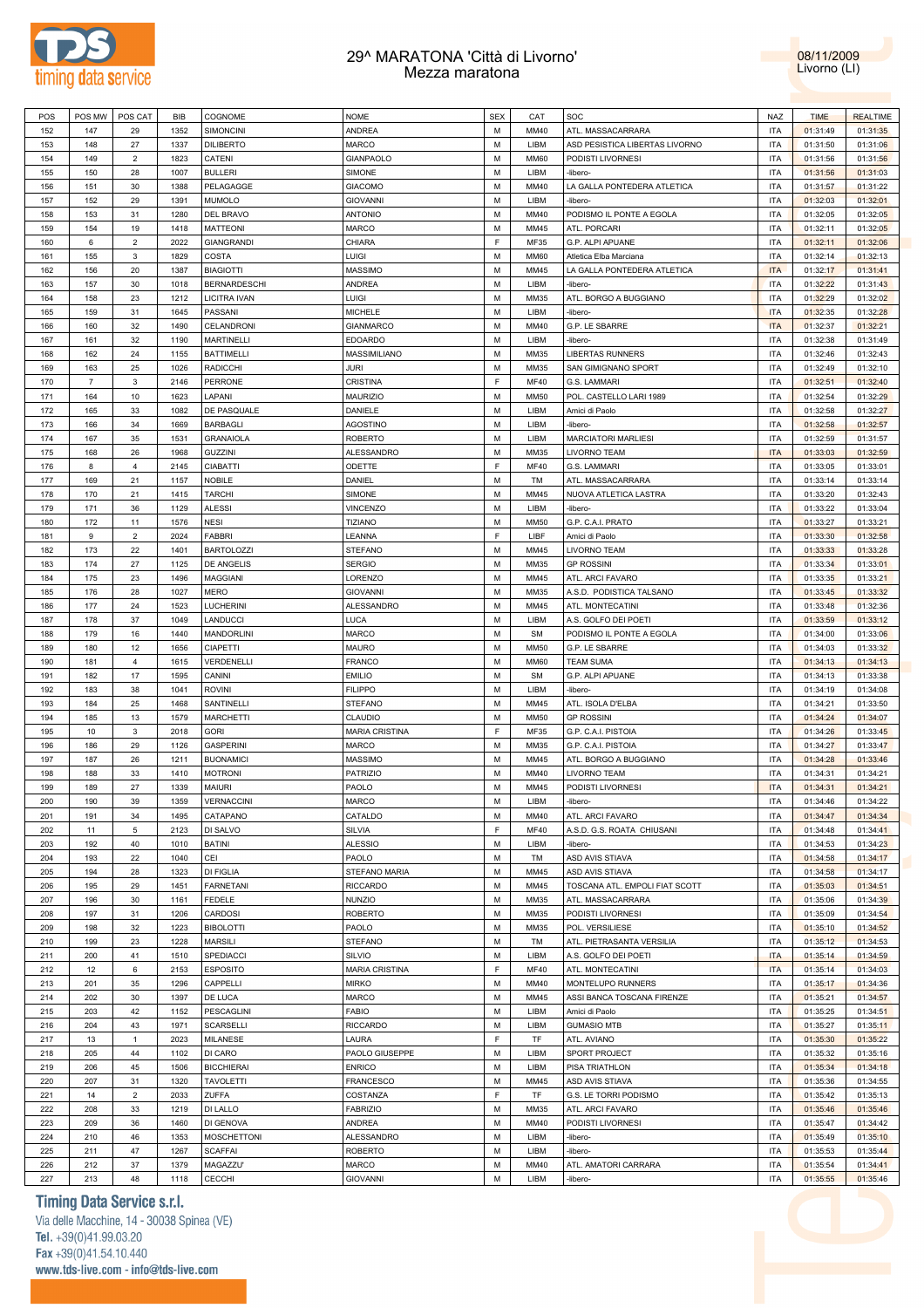



| POS | POS MW | POS CAT        | BIB  | <b>COGNOME</b>      | <b>NOME</b>         | <b>SEX</b> | CAT         | SOC                            | <b>NAZ</b> | <b>TIME</b> | <b>REALTIME</b> |
|-----|--------|----------------|------|---------------------|---------------------|------------|-------------|--------------------------------|------------|-------------|-----------------|
| 228 | 214    | 34             | 1226 | <b>DEL GIUDICE</b>  | <b>MAURIZIO</b>     | M          | MM35        | ATL. PIETRASANTA VERSILIA      | ITA        | 01:35:55    | 01:35:36        |
| 229 | 15     | $\mathbf{1}$   | 2138 | PIGNANELLI          | PAOLA               | E          | <b>MF45</b> | A.S. SILVANO FEDI              | <b>ITA</b> | 01:35:56    | 01:35:47        |
| 230 | 215    | 38             | 1499 | <b>MARSILI</b>      | <b>RICCARDO</b>     | M          | <b>MM40</b> | G.P. AVIS PAVIA                | <b>ITA</b> | 01:35:57    | 01:35:37        |
|     |        |                |      |                     |                     |            |             |                                |            |             |                 |
| 231 | 216    | 32             | 1488 | <b>FRANCESCHI</b>   | <b>SERGIO</b>       | M          | MM45        | <b>LIBERTAS RUNNERS</b>        | ITA        | 01:35:58    | 01:35:25        |
| 232 | 217    | 14             | 1602 | <b>SALVETTI</b>     | ANGELO BRUNO        | M          | <b>MM50</b> | ATL. ARCI FAVARO               | ITA        | 01:36:08    | 01:36:06        |
| 233 | 218    | 24             | 1216 | <b>MASINI</b>       | <b>TOBIA</b>        | M          | TM          | SAN GIMIGNANO SPORT            | <b>ITA</b> | 01:36:15    | 01:35:33        |
| 234 | 219    | 5              | 1822 | <b>PALATRESI</b>    | <b>ENZO</b>         | M          | <b>MM60</b> | TOSCANA ATL. EMPOLI FIAT SCOTT | ITA        | 01:36:19    | 01:35:00        |
| 235 | 220    | 33             | 1319 | <b>MASTROMEI</b>    | VALTER              | M          | <b>MM45</b> | ASD AVIS STIAVA                | <b>ITA</b> | 01:36:22    | 01:35:41        |
| 236 | 221    | 39             | 1449 | <b>ANGIOLINI</b>    | <b>VITTORIO</b>     | M          | <b>MM40</b> | TEAM MARATHON BIKE             | <b>ITA</b> | 01:36:31    | 01:36:31        |
| 237 | 222    | 49             | 1476 | <b>MICHELETTI</b>   | LUCA                | M          | LIBM        | PISA TRIATHLON                 | <b>ITA</b> | 01:36:36    | 01:35:20        |
| 238 | 223    | 40             | 1502 | <b>MORICONI</b>     | <b>MARCO</b>        | M          | <b>MM40</b> | ATL. PIETRASANTA VERSILIA      | <b>ITA</b> | 01:36:37    | 01:36:18        |
| 239 | 224    | 35             | 1189 | <b>BOLLINI</b>      | <b>TOMMASO</b>      | M          | MM35        | TOSCANA ATL. EMPOLI FIAT SCOTT | <b>ITA</b> | 01:36:49    | 01:36:06        |
|     |        |                |      |                     |                     |            |             |                                |            |             |                 |
| 240 | 225    | 41             | 1442 | TARDELLI            | <b>ENRICO</b>       | M          | MM40        | G.S. LAMMARI                   | ITA        | 01:36:54    | 01:36:51        |
| 241 | 226    | 34             | 1407 | LOCCI               | <b>MARIO DAVIDE</b> | M          | <b>MM45</b> | <b>LIVORNO TEAM</b>            | <b>ITA</b> | 01:36:58    | 01:36:48        |
| 242 | 227    | 36             | 1141 | <b>DELLO SBARBA</b> | <b>ROBERTO</b>      | M          | MM35        | SOC. ATL. VOLTERRA             | <b>ITA</b> | 01:36:58    | 01:36:18        |
| 243 | 228    | 35             | 1398 | <b>CECCHELLI</b>    | <b>GIANCARLO</b>    | M          | MM45        | SOC. ATL. VOLTERRA             | ITA        | 01:36:59    | 01:36:18        |
| 244 | 229    | 36             | 1399 | MANNAIONI           | <b>MARCO</b>        | M          | MM45        | SOC. ATL. VOLTERRA             | <b>ITA</b> | 01:37:00    | 01:36:20        |
| 245 | 16     | 3              | 2030 | <b>DA PRATO</b>     | CHIARA              | F          | TF          | <b>G.S. MARCIATORI BARGA</b>   | ITA        | 01:37:01    | 01:36:57        |
| 246 | 17     | $\overline{2}$ | 2132 | <b>BERNARDINI</b>   | SIMONETTA           | F          | <b>MF45</b> | <b>LIVORNO TEAM</b>            | ITA        | 01:37:03    | 01:36:57        |
| 247 | 230    | 37             | 1243 | <b>BARDINI</b>      | DAVID               | M          | MM35        | 1a MISTRAL TRIATHLON           | <b>ITA</b> | 01:37:04    | 01:36:53        |
| 248 | 18     | 3              | 2013 | CERACCHI            | <b>MARIA PAOLA</b>  | F          | LIBF        | C.S. ACCADEMIA NAVALE          | <b>ITA</b> | 01:37:13    | 01:37:11        |
|     |        |                |      |                     |                     |            |             |                                |            |             |                 |
| 249 | 231    | 50             | 1138 | <b>FERRARO</b>      | LUIGI               | M          | LIBM        | -libero-                       | ITA        | 01:37:14    | 01:36:42        |
| 250 | 232    | 42             | 1292 | <b>GADDINI</b>      | PAOLO               | M          | <b>MM40</b> | <b>GP ROSSINI</b>              | <b>ITA</b> | 01:37:14    | 01:36:26        |
| 251 | 233    | 51             | 1507 | <b>PETRUCCI</b>     | LUCA                | M          | LIBM        | -libero-                       | <b>ITA</b> | 01:37:15    | 01:36:54        |
| 252 | 234    | 43             | 1403 | PAPA                | <b>ANTONIO</b>      | M          | MM40        | <b>LIVORNO TEAM</b>            | ITA        | 01:37:17    | 01:36:57        |
| 253 | 235    | 52             | 1073 | LEONI               | <b>FEDERICO</b>     | M          | LIBM        | -libero-                       | <b>ITA</b> | 01:37:25    | 01:36:59        |
| 254 | 236    | 53             | 1140 | <b>FASANO</b>       | <b>ENZO</b>         | M          | LIBM        | <b>IRNO SALERNO</b>            | ITA        | 01:37:28    | 01:37:20        |
| 255 | 237    | 6              | 1838 | <b>VIOLANTE</b>     | <b>DOMENICO</b>     | M          | <b>MM60</b> | ATL. PIETRASANTA VERSILIA      | ITA        | 01:37:35    | 01:37:14        |
| 256 | 238    | 25             | 1162 | VATTERONI           | <b>GABRIELE</b>     | M          | <b>TM</b>   | ATL. MASSACARRARA              | <b>ITA</b> | 01:37:36    | 01:37:25        |
| 257 | 239    | 54             | 1255 | VAGAGGINI           | PAOLO               | M          | LIBM        | A.S.D. SBR3                    | ITA        | 01:37:39    | 01:37:14        |
|     |        |                |      |                     |                     |            |             |                                |            |             |                 |
| 258 | 19     | $\overline{4}$ | 2004 | <b>MODIGNANI</b>    | <b>ALICE</b>        | F          | TF          |                                | ITA        | 01:37:40    | 01:37:22        |
| 259 | 240    | 55             | 1601 | PAPINI              | <b>MARCO</b>        | M          | LIBM        | 4 MORI TRIATHLON               | <b>ITA</b> | 01:37:43    | 01:37:07        |
| 260 | 241    | 38             | 1231 | <b>BOLLINI</b>      | SAVERIO             | M          | MM35        | MONTELUPO RUNNERS              | ITA        | 01:37:44    | 01:37:33        |
| 261 | 20     | 5              | 2043 | MANNINI             | <b>BENEDETTA</b>    | F          | TF          | MONTELUPO RUNNERS              | ITA        | 01:37:44    | 01:37:20        |
| 262 | 242    | 39             | 1207 | <b>LOLI</b>         | SAURO               | M          | <b>MM35</b> | POL. OLIMPIA COLLE VAL D'ELSA  | <b>ITA</b> | 01:37:45    | 01:37:24        |
| 263 | 243    | 44             | 1443 | <b>TOPPETTI</b>     | DAVID               | M          | MM40        | ATL. AMATORI CARRARA           | ITA        | 01:37:46    | 01:36:36        |
| 264 | 244    | 45             | 1434 | <b>CIURLIA</b>      | LUCA                | M          | MM40        | POL. MENS SANA                 | <b>ITA</b> | 01:37:53    | 01:37:29        |
| 265 | 245    | 56             | 1370 | ANNIBALE            | <b>ALESSANDRO</b>   | M          | LIBM        | <b>ENDAS LIVORNO</b>           | <b>ITA</b> | 01:37:57    | 01:37:12        |
| 266 | 246    | 57             | 1112 | ONIDA               | <b>FEDRICO</b>      | M          | LIBM        | -libero-                       | ITA        | 01:37:58    | 01:37:14        |
|     | 247    |                |      |                     |                     | M          |             |                                |            |             |                 |
| 267 |        | 58             | 1113 | ONIDA               | <b>ALESSIO</b>      |            | LIBM        | -libero-                       | ITA        | 01:37:58    | 01:37:58        |
| 268 | 248    | 40             | 1042 | CARDELLI            | <b>MIRKO</b>        | M          | MM35        | G.P. MASSA E COZZILE           | <b>ITA</b> | 01:38:01    | 01:37:33        |
| 269 | 249    | 59             | 1369 | <b>BALLINI</b>      | CORRADO             | M          | LIBM        | -libero-                       | ITA        | 01:38:03    | 01:37:17        |
| 270 | 250    | 60             | 1014 | <b>CIREGIA</b>      | <b>RICCARDO</b>     | M          | LIBM        | A.S.D. SBR3                    | ITA        | 01:38:03    | 01:37:37        |
| 271 | 251    | $\overline{7}$ | 1662 | <b>BERTONELLI</b>   | ANGELO              | M          | MM55        | ATL. PIETRASANTA VERSILIA      | <b>ITA</b> | 01:38:11    | 01:37:48        |
| 272 | 252    | 41             | 1033 | <b>PASTORE</b>      | <b>PATRIZIO</b>     | M          | MM35        | ATL. SOLEDROS                  | <b>ITA</b> | 01:38:13    | 01:37:35        |
| 273 | 253    | 42             | 1147 | <b>GAMBINO</b>      | DANIELE             | M          | MM35        | LIVORNO TEAM                   | ITA        | 01:38:14    | 01:38:14        |
| 274 | 254    | 46             | 1441 | TARDELLI            | <b>ROBERTO</b>      | M          | <b>MM40</b> | G.S. LAMMARI                   | <b>ITA</b> | 01:38:17    | 01:38:13        |
| 275 | 255    | 8              | 1990 | TARDELLI            | MAURIZIO            | M          | MM55        | A.S. SILVANO FEDI              | <b>ITA</b> | 01:38:19    | 01:37:52        |
|     |        |                |      |                     |                     |            |             | PODISMO IL PONTE               |            |             |                 |
| 276 | 256    | 37             | 1439 | <b>SGHERRI</b>      | <b>GIANLUCA</b>     | M          | <b>MM45</b> |                                | <b>ITA</b> | 01:38:21    | 01:37:28        |
| 277 | 257    | 43             | 1088 | <b>FUSI</b>         | SIMONE              | M          | MM35        | SOC. CRAL WHIRLPOOL            | <b>ITA</b> | 01:38:22    | 01:38:04        |
| 278 | 21     | $\overline{7}$ | 2126 | <b>GRASSINI</b>     | PAOLA               | E          | MF40        | LA GALLA PONTEDERA ATLETICA    | ITA        | 01:38:28    | 01:38:24        |
| 279 | 258    | 38             | 1380 | <b>MASCIA</b>       | <b>GERARDO</b>      | M          | MM45        | G.P.AVIS PIOMBINO              | <b>ITA</b> | 01:38:31    | 01:38:31        |
| 280 | 259    | 61             | 1021 | <b>D'ERCOLE</b>     | SILVIO              | M          | LIBM        | -libero-                       | ITA        | 01:38:34    | 01:38:33        |
| 281 | 260    | $\mathsf g$    | 1584 | <b>GERI</b>         | <b>FABIO</b>        | M          | MM55        | PODISMO IL PONTE A EGOLA       | ITA        | 01:38:38    | 01:38:18        |
| 282 | 261    | 62             | 1057 | <b>NATUCCI</b>      | <b>ANDREA</b>       | M          | LIBM        | -libero-                       | ITA        | 01:38:45    | 01:38:31        |
| 283 | 262    | 63             | 1588 | VALENTI             | <b>MAURO</b>        | M          | LIBM        |                                | <b>ITA</b> | 01:38:50    | 01:38:30        |
| 284 | 263    | 64             | 1137 | MARZULLO            | <b>GIUSEPPE</b>     | M          | LIBM        | -libero-                       | ITA        | 01:38:53    | 01:38:19        |
|     |        |                |      |                     |                     |            |             |                                |            |             |                 |
| 285 | 264    | 65             | 1335 | VALLARI             | <b>MASSIMO</b>      | M          | LIBM        | ASD PESISTICA LIBERTAS LIVORNO | <b>ITA</b> | 01:38:55    | 01:38:11        |
| 286 | 265    | 66             | 1043 | CALIANI             | LUCA                | M          | LIBM        | -libero-                       | <b>ITA</b> | 01:39:07    | 01:38:11        |
| 287 | 266    | 67             | 1096 | <b>RUTILIO</b>      | <b>GIACOMO</b>      | M          | LIBM        | -libero-                       | <b>ITA</b> | 01:39:11    | 01:38:07        |
| 288 | 267    | 47             | 1426 | <b>MANTELLASSI</b>  | <b>GIANFRANCO</b>   | M          | MM40        | PODISTICA NUGOLESE             | <b>ITA</b> | 01:39:14    | 01:39:02        |
| 289 | 268    | 48             | 1456 | <b>RENNA</b>        | <b>TRISTANO</b>     | M          | MM40        | -libero-                       | <b>ITA</b> | 01:39:15    | 01:38:58        |
| 290 | 269    | $\overline{7}$ | 1833 | CASTROPIGNANO       | <b>EMILIO</b>       | M          | <b>MM60</b> | G.P. LE SBARRE                 | ITA        | 01:39:15    | 01:38:58        |
| 291 | 270    | 15             | 1605 | <b>BUSELLI</b>      | CLAUDIO             | M          | <b>MM50</b> | G.P.AVIS PIOMBINO              | ITA        | 01:39:25    | 01:39:18        |
| 292 | 271    | 49             | 1382 | MUZZI               | <b>GIORGIO</b>      | M          | MM40        | <b>VERSILIA SPORT</b>          | ITA        | 01:39:30    | 01:39:24        |
|     |        |                |      |                     |                     |            |             |                                |            |             |                 |
| 293 | 272    | 26             | 1169 | <b>TAFANI</b>       | LEONARDO            | M          | TM          | POL. MENS SANA                 | ITA        | 01:39:31    | 01:39:10        |
| 294 | 273    | 68             | 1241 | PASQUALE            | ANGELINO            | M          | LIBM        | -libero-                       | ITA        | 01:39:35    | 01:39:18        |
| 295 | 274    | 16             | 1637 | MELANI              | <b>ANDREA</b>       | M          | <b>MM50</b> | PODISTI LIVORNESI              | ITA        | 01:39:37    | 01:39:27        |
| 296 | 275    | 50             | 1504 | PAOLINELLI          | SANDRO              | M          | MM40        | ASD AVIS STIAVA                | ITA        | 01:39:39    | 01:39:03        |
| 297 | 276    | 69             | 1357 | <b>TRULLI</b>       | PAOLO               | M          | LIBM        | -libero-                       | <b>ITA</b> | 01:39:40    | 01:39:34        |
| 298 | 277    | 44             | 1185 | <b>BACCI</b>        | <b>GIANLUCA</b>     | M          | MM35        | LIBERTAS RUNNERS               | <b>ITA</b> | 01:39:42    | 01:39:31        |
| 299 | 278    | 39             | 1283 | <b>BATTISTINI</b>   | <b>GUIDO</b>        | M          | MM45        | -libero-                       | ITA        | 01:39:42    | 01:39:28        |
|     |        |                |      |                     |                     |            |             |                                |            |             |                 |
| 300 | 279    | 70             | 1646 | <b>NAVALESI</b>     | <b>ALBERTO</b>      | M          | LIBM        | -libero-                       | ITA        | 01:39:44    | 01:39:17        |
| 301 | 22     | $\overline{4}$ | 2019 | MAZZANTI            | MARIA GRAZIA        | E          | LIBF        | CROCE D'ORO MONTALE            | ITA        | 01:39:49    | 01:39:01        |
| 302 | 280    | 40             | 1414 | <b>MATTIELLO</b>    | <b>STEFANO</b>      | M          | MM45        | G.P. LE SBARRE                 | <b>ITA</b> | 01:39:50    | 01:39:31        |
| 303 | 281    | 41             | 1471 | CAPESTRO            | <b>ANTONIO</b>      | M          | MM45        | G.S. MAIANO                    | <b>ITA</b> | 01:39:51    | 01:39:29        |

### **Timing Data Service s.r.l.**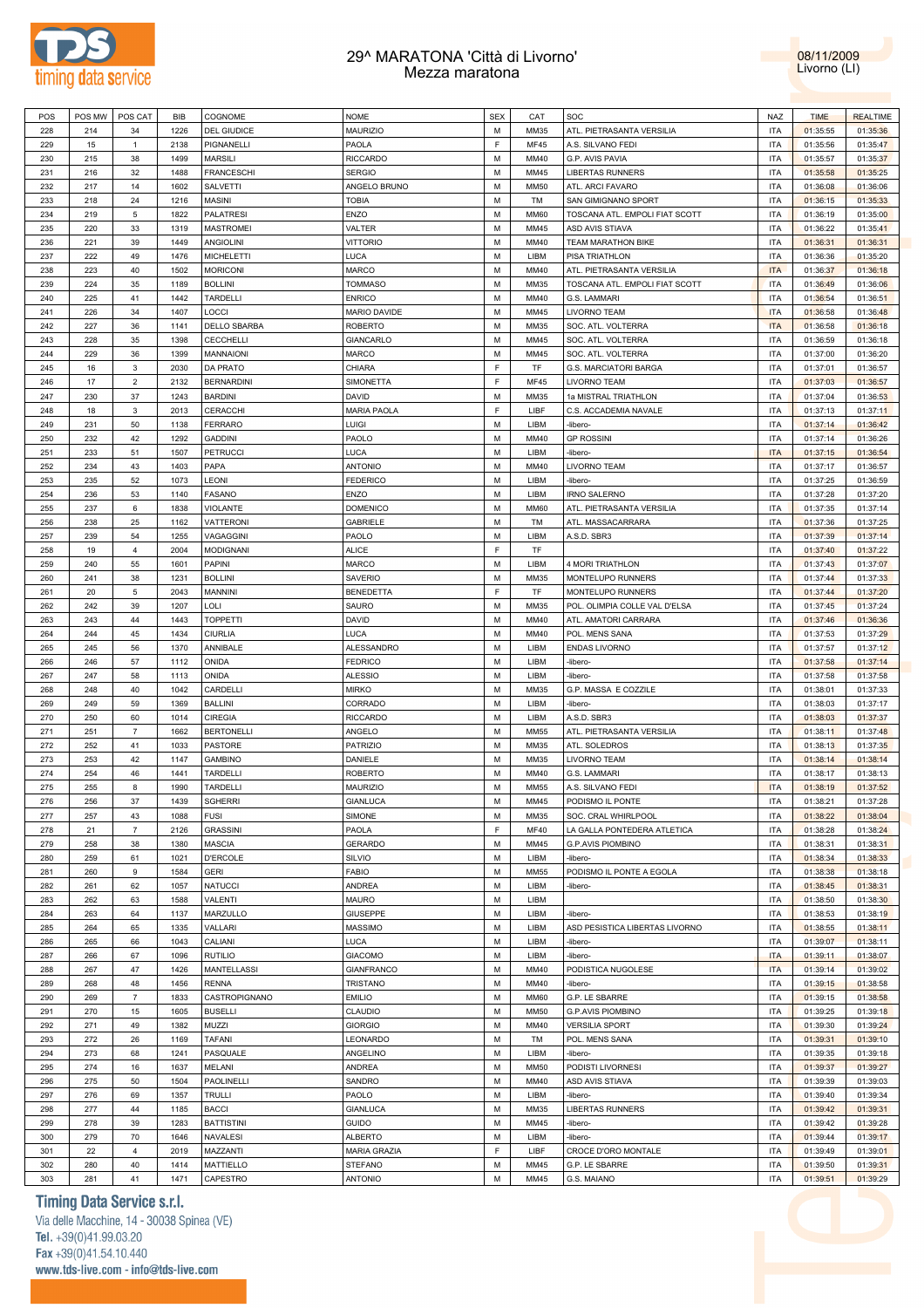



| POS | POS MW | POS CAT         | BIB  | COGNOME             | <b>NOME</b>       | <b>SEX</b> | CAT         | SOC                           | <b>NAZ</b> | <b>TIME</b> | <b>REALTIME</b> |
|-----|--------|-----------------|------|---------------------|-------------------|------------|-------------|-------------------------------|------------|-------------|-----------------|
| 304 | 282    | 51              | 1332 | CORTAZZO            | MICHELE           | M          | MM40        | OLIMPIA 2004                  | <b>ITA</b> | 01:39:58    | 01:39:50        |
| 305 | 283    | 52              | 1336 | VANNINI             | <b>GIUSEPPE</b>   | M          | MM40        | G.S. BELLAVISTA               | <b>ITA</b> | 01:40:05    | 01:39:44        |
|     |        |                 |      |                     |                   | М          |             |                               |            |             |                 |
| 306 | 284    | 10              | 1665 | OLOBARDI            | CLAUDIO           |            | MM55        | ATL. PIETRASANTA VERSILIA     | <b>ITA</b> | 01:40:08    | 01:39:47        |
| 307 | 285    | 42              | 1276 | DAL PORTO           | <b>FRANCESCO</b>  | М          | MM45        | G.S. LAMMARI                  | <b>ITA</b> | 01:40:08    | 01:38:52        |
| 308 | 286    | 45              | 1247 | CIARDELLI           | <b>GIOVANNI</b>   | М          | MM35        | QDD Atletica Monti Pisani     | <b>ITA</b> | 01:40:15    | 01:39:28        |
| 309 | 287    | 46              | 1196 | <b>VIGNA</b>        | <b>FLAVIO</b>     | М          | MM35        |                               | <b>ITA</b> | 01:40:16    | 01:40:07        |
| 310 | 288    | 71              | 1086 | <b>BORDIGONI</b>    | <b>MARCO</b>      | М          | LIBM        | <b>BALCKSPRUTS T.C.</b>       | <b>ITA</b> | 01:40:18    | 01:39:48        |
| 311 | 289    | 43              | 1466 | <b>GANDOLFI</b>     | MARCO             | М          | MM45        | MARATONETI GENOVESI           | <b>ITA</b> | 01:40:18    | 01:39:49        |
| 312 | 290    | 53              | 1271 | <b>TUBIA</b>        | <b>ROBERTO</b>    | М          | MM40        | G.S. DIELLEFFE LA SPEZIA      | <b>ITA</b> | 01:40:19    | 01:39:53        |
| 313 | 291    | 11              | 1638 | <b>D'AMATO</b>      | <b>MAURO</b>      | М          | <b>MM55</b> | PODISTI LIVORNESI             | <b>ITA</b> | 01:40:21    | 01:40:11        |
| 314 | 292    | 44              | 1258 | <b>GALLETTI</b>     | <b>FRANCO</b>     | M          | MM45        | PROMOSPORT ITALIA             | <b>ITA</b> | 01:40:22    | 01:40:11        |
| 315 | 293    | 72              | 1326 | <b>MUGNANI</b>      | <b>RICCARDO</b>   | M          | LIBM        | NUOVA SAMAT                   | <b>ITA</b> | 01:40:29    | 01:40:11        |
|     |        | 73              |      |                     |                   | M          |             |                               |            |             |                 |
| 316 | 294    |                 | 1260 | LORENZIN            | <b>FABIO</b>      |            | LIBM        | -libero-                      | <b>ITA</b> | 01:40:34    | 01:40:27        |
| 317 | 295    | 54              | 1282 | DAL LAGO            | LUDMILLO          | M          | MM40        | ATL. PORCARI                  | <b>ITA</b> | 01:40:44    | 01:40:24        |
| 318 | 296    | 45              | 1278 | DE MASI             | CARMINE           | M          | MM45        | All Running Team Marathon     | <b>ITA</b> | 01:40:45    | 01:39:37        |
| 319 | 297    | 74              | 1264 | <b>FERRI</b>        | CARLO             | M          | LIBM        | -libero-                      | <b>ITA</b> | 01:40:47    | 01:40:33        |
| 320 | 298    | 17              | 1652 | <b>CECCHINI</b>     | <b>SERGIO</b>     | M          | <b>MM50</b> | G.S. ORECCHIELLA GARFAGNANA   | <b>ITA</b> | 01:40:50    | 01:40:34        |
| 321 | 299    | 55              | 1293 | SAVINO              | DONATO            | M          | MM40        | <b>GP ROSSINI</b>             | <b>ITA</b> | 01:40:52    | 01:40:31        |
| 322 | 300    | 75              | 1558 | <b>RUSSO</b>        | CESARE            | М          | LIBM        | S.C. Fausta Russo             | <b>ITA</b> | 01:40:55    | 01:40:21        |
| 323 | 301    | 56              | 1393 | POLETTI             | <b>STEFANO</b>    | М          | MM40        | BALENA 2000                   | <b>ITA</b> | 01:40:59    | 01:39:51        |
| 324 | 302    | 57              | 1394 | <b>DINELLI</b>      | <b>FABRIZIO</b>   | М          | MM40        | BALENA 2000                   | <b>ITA</b> | 01:40:59    | 01:39:52        |
| 325 | 303    | 27              | 1172 | <b>FUSO</b>         | ALESSANDRO        | M          | TM          | PODISMO IL PONTE A EGOLA      | <b>ITA</b> | 01:41:05    | 01:40:52        |
| 326 | 304    | 46              | 1454 | SPINA               | VINCENZO          | М          | MM45        | LA GALLA PONTEDERA ATLETICA   | <b>ITA</b> | 01:41:10    | 01:41:10        |
| 327 | 305    | 76              | 1116 | <b>RONDINE</b>      | TITO              | М          | LIBM        | -libero-                      | <b>ITA</b> | 01:41:14    | 01:40:50        |
| 328 | 306    | 8               | 1840 | CECCARELLI          | <b>MARIO</b>      | М          | <b>MM60</b> | POL. R. BOSCHI                | <b>ITA</b> | 01:41:19    | 01:40:55        |
| 329 | 307    | 77              | 1995 | <b>MESSINA</b>      | MARCO             | М          | LIBM        | <b>BRIGATA FOLGORE</b>        | <b>ITA</b> | 01:41:20    | 01:40:49        |
|     |        |                 |      |                     |                   |            |             |                               |            |             |                 |
| 330 | 308    | 78              | 1354 | <b>BALDELLI</b>     | <b>ENRICO</b>     | М          | LIBM        | -libero-                      | <b>ITA</b> | 01:41:26    | 01:41:01        |
| 331 | 23     | 6               | 2046 | <b>IAVACCHINI</b>   | <b>IRENE</b>      | E          | TF          | ATL. MARCIATORI MUGELLO       | <b>ITA</b> | 01:41:33    | 01:41:29        |
| 332 | 24     | $\mathbf{3}$    | 2103 | CAMBI               | <b>ELENA</b>      | F          | <b>MF45</b> | LA GALLA PONTEDERA ATLETICA   | <b>ITA</b> | 01:41:40    | 01:41:28        |
| 333 | 309    | 12              | 1634 | <b>MAGRINI</b>      | LEONARDO          | M          | <b>MM55</b> | A.S. SILVANO FEDI             | <b>ITA</b> | 01:41:41    | 01:41:17        |
| 334 | 310    | 79              | 1587 | <b>CINI</b>         | CLAUDIO           | M          | LIBM        | <b>ESCURSIONISTI LUCCHESI</b> | <b>ITA</b> | 01:41:44    | 01:41:28        |
| 335 | 311    | 18              | 1008 | DI ZILLO            | ANDREA            | M          | <b>SM</b>   | LIBERTAS RUNNERS              | <b>ITA</b> | 01:41:48    | 01:41:48        |
| 336 | 25     | $5\phantom{.0}$ | 2032 | CHIAVACCINI         | MARCELLA          | F          | LIBF        | -libero-                      | <b>ITA</b> | 01:41:49    | 01:41:24        |
| 337 | 312    | 80              | 1599 | <b>GUARRACINO</b>   | <b>DIEGO</b>      | M          | LIBM        | -libero-                      | <b>ITA</b> | 01:41:49    | 01:41:23        |
| 338 | 313    | 28              | 1006 | CIPRIANI            | DARIO             | М          | TM          | G.P. ARCOBALENO               | <b>ITA</b> | 01:41:49    | 01:41:19        |
| 339 | 26     | $\mathbf{1}$    | 2184 | <b>GEPPETTI</b>     | SONIA             | F          | MF55        | <b>TEAM SUMA</b>              | <b>ITA</b> | 01:41:53    | 01:41:51        |
| 340 | 314    | 47              | 1492 | PASQUALI            | MARCO             | М          | MM45        | ATL. ARCI FAVARO              | <b>ITA</b> | 01:41:57    | 01:41:43        |
| 341 | 315    | 13              | 1624 | ORLANDINI           | LUIGI             | М          | <b>MM55</b> | PODISMO IL PONTE A EGOLA      | <b>ITA</b> | 01:42:00    | 01:41:07        |
| 342 | 316    | 14              | 1651 | <b>ISOLA</b>        |                   | М          | MM55        |                               | <b>ITA</b> | 01:42:10    | 01:41:32        |
|     |        |                 |      |                     | ROBERTO           |            |             | G.P. C.A.I. PISTOIA           |            |             |                 |
| 343 | 317    | 81              | 1483 | SALUTINI            | PIERO             | М          | LIBM        | -libero-                      | <b>ITA</b> | 01:42:12    | 01:41:40        |
| 344 | 318    | 18              | 1650 | <b>MARCHETTI</b>    | MAURO             | М          | <b>MM50</b> | ATL. AMATORI CARRARA          | <b>ITA</b> | 01:42:12    | 01:41:40        |
| 345 | 319    | 47              | 1079 | <b>ROSI</b>         | CRISTIAN          | М          | MM35        | ATL. AMATORI MARIGNANA        | <b>ITA</b> | 01:42:13    | 01:41:49        |
| 346 | 320    | 58              | 1503 | MANETTI             | GIUSEPPE          | М          | MM40        | MONTELUPO RUNNERS             | <b>ITA</b> | 01:42:18    | 01:41:54        |
| 347 | 321    | 82              | 1300 | <b>BERNOCCHI</b>    | ANDREA            | М          | LIBM        | -libero-                      | <b>ITA</b> | 01:42:22    | 01:42:09        |
| 348 | 322    | 48              | 1522 | RAFFETTO            | VINCENZO          | М          | MM45        | ATL. MONTECATINI              | <b>ITA</b> | 01:42:30    | 01:42:02        |
| 349 | 323    | 15              | 1604 | VERLEZZA            | CLAUDIO           | М          | <b>MM55</b> | <b>G.P.AVIS PIOMBINO</b>      | <b>ITA</b> | 01:42:32    | 01:42:05        |
| 350 | 324    | 16              | 1658 | <b>TARABORRELLI</b> | <b>FLAVIO</b>     | M          | MM55        | ATL. ARCI FAVARO              | <b>ITA</b> | 01:42:36    | 01:42:21        |
| 351 | 325    | 49              | 1524 | FEDELE              | <b>GIUSEPPE</b>   | M          | MM45        | ATL. MONTECATINI              | <b>ITA</b> | 01:42:44    | 01:42:14        |
| 352 | 326    | 83              | 1020 | <b>MARRUCCI</b>     | CRISTIANO         | M          | LIBM        | -libero-                      | <b>ITA</b> | 01:42:45    | 01:42:38        |
| 353 | 327    | 84              | 1372 | CECCHINATO          | <b>FABIO</b>      | М          | LIBM        | 4 MORI TRIATHLON              | <b>ITA</b> | 01:42:47    | 01:42:46        |
| 354 | 328    | 85              | 1053 | MANUELLI            | <b>FEDERICO</b>   | M          | LIBM        | -libero-                      | <b>ITA</b> | 01:42:55    | 01:42:55        |
| 355 | 27     | $\mathbf{1}$    | 2194 | <b>ISOLANI</b>      | MANUELA           | F          | <b>MF50</b> | PODISTI LIVORNESI             | <b>ITA</b> | 01:42:57    | 01:42:54        |
| 356 | 329    | 50              | 1198 | SOAVI               | <b>SERGIO</b>     | M          | MM45        | ATL. BORGO A BUGGIANO         | <b>ITA</b> | 01:42:58    | 01:42:31        |
| 357 | 330    | 48              | 1230 | <b>AGUSTA</b>       | <b>MAURIZIO</b>   | М          | MM35        | MONTELUPO RUNNERS             | <b>ITA</b> | 01:42:59    | 01:42:32        |
|     |        |                 |      |                     |                   |            |             |                               |            |             |                 |
| 358 | 331    | 17              | 1611 | SANTINI             | LUCIANO           | М          | <b>MM55</b> | G.S. PODISTICA EMPOLESE       | <b>ITA</b> | 01:43:01    | 01:43:01        |
| 359 | 332    | 49              | 1023 | <b>BIEGI</b>        | <b>STEFANO</b>    | М          | MM35        | PISAMARATHON STRAPAZZATA CLUB | <b>ITA</b> | 01:43:06    | 01:42:35        |
| 360 | 28     | $\overline{2}$  | 2185 | CAVALLI             | ANTONELLA         | F          | <b>MF50</b> | La Torre Cenaia               | <b>ITA</b> | 01:43:14    | 01:43:12        |
| 361 | 333    | 59              | 1291 | CALAMAI             | GABRIELE          | М          | MM40        | <b>GP ROSSINI</b>             | <b>ITA</b> | 01:43:18    | 01:42:02        |
| 362 | 334    | 50              | 1953 | CIOLLI              | <b>FABIO</b>      | М          | MM35        | ATL. MARCIATORI MUGELLO       | <b>ITA</b> | 01:43:20    | 01:42:51        |
| 363 | 335    | 86              | 1315 | MONACO              | <b>RICCARDO</b>   | М          | LIBM        | -libero-                      | <b>ITA</b> | 01:43:21    | 01:42:23        |
| 364 | 336    | 29              | 1954 | PATERGLIANI         | LUCA              | М          | TM          | ATL. MARCIATORI MUGELLO       | <b>ITA</b> | 01:43:21    | 01:42:51        |
| 365 | 29     | $\overline{4}$  | 2122 | CATERINI            | ANTONELLA         | F          | <b>MF45</b> | LA GALLA PONTEDERA ATLETICA   | <b>ITA</b> | 01:43:21    | 01:42:39        |
| 366 | 337    | 19              | 1158 | SEBASTIANI          | <b>FEDERICO</b>   | M          | <b>SM</b>   | ATL. AMATORI CARRARA          | <b>ITA</b> | 01:43:24    | 01:43:24        |
| 367 | 338    | 87              | 1093 | CIAMPOLI            | ANDREA            | M          | LIBM        | -libero-                      | <b>ITA</b> | 01:43:26    | 01:42:33        |
| 368 | 339    | 88              | 1094 | <b>TEDESCHI</b>     | <b>MAURO</b>      | M          | LIBM        | -libero-                      | <b>ITA</b> | 01:43:27    | 01:42:33        |
| 369 | 340    | 89              | 1508 | <b>BETTI</b>        | MARCO             | M          | LIBM        | -libero-                      | <b>ITA</b> | 01:43:29    | 01:42:34        |
| 370 | 341    | 51              | 1188 | LENTINI             | <b>FABIO</b>      | M          | MM35        | TEAM MARATHON BIKE            | <b>ITA</b> | 01:43:35    | 01:43:35        |
| 371 | 342    | 90              | 1347 | <b>MATTEUCCI</b>    | <b>GIAN PIERO</b> | M          | LIBM        | -libero-                      | <b>ITA</b> | 01:43:39    | 01:43:07        |
| 372 | 343    | 60              | 1341 | <b>CIGOLOTTI</b>    | MARCO             | M          | MM40        | C.E.F. FABBRICA DI GHIACCIO   | <b>ITA</b> | 01:43:42    | 01:42:47        |
|     |        |                 |      |                     |                   |            | MM45        |                               |            |             |                 |
| 373 | 344    | 51              | 1295 | VIGLIALORO          | <b>GIUSEPPE</b>   | М          |             | G.S. BANCARI ROMANI           | <b>ITA</b> | 01:43:46    | 01:43:29        |
| 374 | 345    | 9               | 1818 | <b>DEMI</b>         | PIERO             | М          | <b>MM60</b> | U.P. ISOLOTTO ROMANELLI       | <b>ITA</b> | 01:43:49    | 01:43:22        |
| 375 | 346    | 19              | 1663 | <b>MECCHERI</b>     | MARCO             | М          | <b>MM50</b> | ATL. PIETRASANTA VERSILIA     | <b>ITA</b> | 01:43:50    | 01:43:25        |
| 376 | 347    | 61              | 1343 | <b>MASSINI</b>      | DAVIDE            | М          | MM40        | <b>MARCIATORI MARLIESI</b>    | <b>ITA</b> | 01:43:52    | 01:43:17        |
| 377 | 348    | 91              | 1250 | <b>MARTELLONI</b>   | <b>NICOLA</b>     | М          | LIBM        | -libero-                      | <b>ITA</b> | 01:43:54    | 01:43:14        |
| 378 | 349    | 30              | 1019 | <b>MENICHELLI</b>   | DARIO             | М          | TM          | ATL. AMATORI CECINA           | <b>ITA</b> | 01:43:54    | 01:43:09        |
| 379 | 350    | 52              | 1527 | CIPRIANI            | SIMONE            | М          | MM45        | IL PONTE SCANDICCI            | <b>ITA</b> | 01:43:55    | 01:42:40        |

# **Timing Data Service s.r.l.**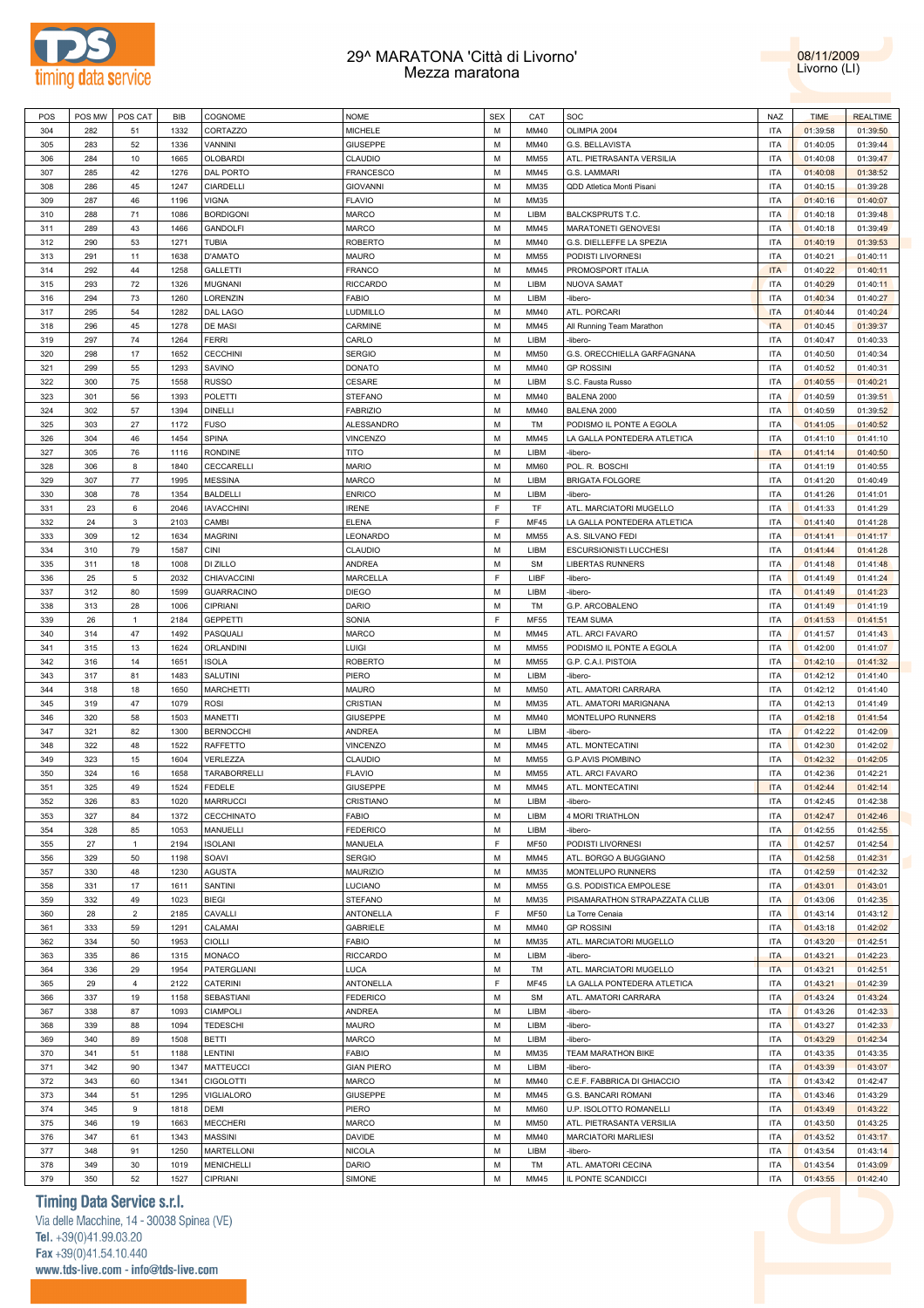



| POS        | POS MW     | POS CAT        | BIB          | COGNOME            | <b>NOME</b>                      | <b>SEX</b>  | CAT          | SOC                                   | NAZ                      | <b>TIME</b>          | <b>REALTIME</b>      |
|------------|------------|----------------|--------------|--------------------|----------------------------------|-------------|--------------|---------------------------------------|--------------------------|----------------------|----------------------|
| 380        | 351        | 53             | 1526         | <b>GISTRI</b>      | FRANCO                           | M           | MM45         | IL PONTE SCANDICCI                    | <b>ITA</b>               | 01:43:55             | 01:42:40             |
| 381        | 30         | 8              | 2130         | <b>FRANCESCHI</b>  | FRANCESCA                        | E           | MF40         | LIVORNO TEAM                          | <b>ITA</b>               | 01:43:57             | 01:43:50             |
| 382        | 352        | 18             | 1640         | <b>BREGA</b>       | <b>BRUNERO</b>                   | M           | <b>MM55</b>  | PODISTI LIVORNESI                     | <b>ITA</b>               | 01:43:59             | 01:43:59             |
| 383        | 31         | 6              | 2114         | <b>RICCI</b>       | ORNELLA                          | E           | LIBF         | ASD PESISTICA LIBERTAS LIVORNO        | <b>ITA</b>               | 01:44:05             | 01:43:22             |
| 384        |            | 92             |              |                    | <b>OMAR NATALE</b>               | M           | LIBM         | -libero-                              | <b>ITA</b>               |                      |                      |
|            | 353        |                | 1058         | <b>ROSSI</b>       |                                  |             |              |                                       |                          | 01:44:05             | 01:43:35             |
| 385        | 32         | $\overline{7}$ | 2005         | <b>SCHIANO</b>     | <b>MONICA</b>                    | E           | TF           | ATL. SOLEDROS                         | <b>ITA</b>               | 01:44:07             | 01:43:29             |
| 386        | 354        | 93             | 1245         | <b>GASPARRI</b>    | <b>ALESSIO</b>                   | M           | LIBM         | -libero-                              | <b>ITA</b>               | 01:44:22             | 01:44:09             |
| 387        | 355        | 10             | 1834         | <b>MANNARI</b>     | PIERO                            | M           | <b>MM60</b>  | PODISTI LIVORNESI                     | <b>ITA</b>               | 01:44:29             | 01:44:00             |
| 388        | 356        | 94             | 1304         | <b>GIOVANNONI</b>  | FABIO                            | M           | LIBM         | <b>MARCIATORI SEGROMIGNESI</b>        | <b>ITA</b>               | 01:44:31             | 01:44:11             |
| 389        | 357        | 95             | 1421         | SEBASTIANI         | <b>GIUSEPPE</b>                  | M           | LIBM         | <b>FENICE TRIATHLON</b>               | <b>ITA</b>               | 01:44:32             | 01:43:43             |
| 390        | 358        | 96             | 1117         | <b>TAVELLA</b>     | MICHAEL                          | M           | LIBM         | Leistungszemtrum Kronplatz            | <b>ITA</b>               | 01:44:34             | 01:44:05             |
| 391        | 359        | 31             | 1165         | <b>GONNELLI</b>    | <b>MICHELE</b>                   | M           | TM           | POL. CASTELLO LARI 1989               | <b>ITA</b>               | 01:44:35             | 01:44:06             |
| 392        | 33         | 3              | 2189         | LODOVICI           | MARINA                           | F           | <b>MF50</b>  | G.S. RUNNERS LIVORNO                  | <b>ITA</b>               | 01:44:36             | 01:44:35             |
| 393        | 360        | 52             | 1104         | MAIOLI             | ALESSIO                          | M           | MM35         | -libero-                              | <b>ITA</b>               | 01:44:40             | 01:44:02             |
|            |            |                |              |                    |                                  |             |              |                                       |                          |                      |                      |
| 394        | 361        | 62             | 1458         | <b>COMMITTERI</b>  | <b>GIAN MARCO</b>                | M           | MM40         | CIRC.CANOTTIERI TEVERE REMO           | <b>ITA</b>               | 01:44:44             | 01:44:33             |
| 395        | 362        | 19             | 1586         | <b>SESTITO</b>     | <b>FERDINANDO</b>                | M           | <b>MM55</b>  | <b>TEAM SUMA</b>                      | <b>ITA</b>               | 01:44:45             | 01:43:38             |
| 396        | 363        | 53             | 1184         | SAETTINI           | <b>JURI</b>                      | M           | MM35         |                                       | <b>ITA</b>               | 01:44:46             | 01:43:44             |
| 397        | 364        | 97             | 1447         | <b>PUCCINELLI</b>  | ALESSANDRO                       | M           | LIBM         | -libero-                              | <b>ITA</b>               | 01:44:48             | 01:43:43             |
| 398        | 365        | 54             | 1080         | <b>BERTOZZI</b>    | ARMANDO                          | M           | MM35         | <b>VERSILIA SPORT</b>                 | <b>ITA</b>               | 01:44:49             | 01:44:11             |
| 399        | 366        | 98             | 1254         | <b>GUIDI</b>       | DANIELE                          | M           | LIBM         | 4 MORI TRIATHLON                      | <b>ITA</b>               | 01:44:57             | 01:44:03             |
| 400        | 367        | 20             | 1617         | <b>NICCOLAI</b>    | <b>BRUNELLO</b>                  | M           | <b>MM50</b>  | CENTRO EDUCAZIONE FISICA ASD          | <b>ITA</b>               | 01:45:02             | 01:44:07             |
| 401        | 368        | 99             | 1149         | MAZZEI             | <b>DIEGO</b>                     | M           | LIBM         | -libero-                              | <b>ITA</b>               | 01:45:08             | 01:44:55             |
| 402        | 369        | 100            | 1176         | <b>GIOVAGNOLI</b>  | LUIGI                            | M           | LIBM         | -libero-                              | <b>ITA</b>               | 01:45:08             | 01:44:22             |
| 403        | 370        | 21             | 1664         | <b>NAVARI</b>      | ALESSANDRO                       | M           | <b>MM50</b>  | ATL. PIETRASANTA VERSILIA             | <b>ITA</b>               | 01:45:14             | 01:44:51             |
|            |            |                |              | ULIVELLI           |                                  | M           |              | POL. MENS SANA                        |                          |                      |                      |
| 404        | 371        | 54             | 1438         |                    | MARCO                            |             | MM45         |                                       | <b>ITA</b>               | 01:45:16             | 01:44:52             |
| 405        | 372        | 20             | 1551         | CALVI              | MAURO                            | M           | <b>MM55</b>  | LIVORNO TEAM                          | <b>ITA</b>               | 01:45:31             | 01:44:49             |
| 406        | 373        | 55             | 1194         | <b>BELLANI</b>     | <b>GIOVANNI</b>                  | M           | MM35         | G.P. CASALESE                         | <b>ITA</b>               | 01:45:31             | 01:45:01             |
| 407        | 374        | 101            | 1972         | ZACCAGNA           | PAOLO                            | M           | LIBM         | ASD FREESTYLE TRIATHLON VALDIN        | <b>ITA</b>               | 01:45:38             | 01:45:03             |
| 408        | 375        | 32             | 1234         | <b>GALEOTTI</b>    | <b>STEFANO</b>                   | M           | TM           | ATL. MARCIATORI MUGELLO               | <b>ITA</b>               | 01:45:41             | 01:45:34             |
| 409        | 376        | 55             | 1481         | PEPE               | <b>ANTONIO</b>                   | M           | MM45         | MARATONETI GENOVESI                   | <b>ITA</b>               | 01:45:42             | 01:45:08             |
| 410        | 377        | 22             | 1629         | LENTINI            | PAOLO                            | M           | <b>MM50</b>  | TEAM MARATHON BIKE                    | <b>ITA</b>               | 01:45:44             | 01:45:29             |
| 411        | 378        | 56             | 1249         | SPAGNOLI           | LUCA                             | M           | MM35         | UISP LIVORNO                          | <b>ITA</b>               | 01:45:46             | 01:45:15             |
| 412        | 379        | 33             | 1076         | <b>MUSCAS</b>      | <b>ENRICO</b>                    | M           | TM           | <b>POL UTA 2000</b>                   | <b>ITA</b>               | 01:45:46             | 01:44:52             |
| 413        | 380        | 102            | 1305         | SALONI             | ANDREA                           | M           | LIBM         | -libero-                              | <b>ITA</b>               | 01:45:47             | 01:44:49             |
|            |            |                |              |                    |                                  |             |              |                                       |                          |                      |                      |
| 414        | 381        | 103            | 1298         | <b>CUCCHETTI</b>   | ALESSANDRO                       | M           | LIBM         | -libero-                              | <b>ITA</b>               | 01:45:47             | 01:44:47             |
| 415        | 382        | $\mathbf{1}$   | 1828         | <b>BONISTALLI</b>  | MARCELLO                         | M           | <b>MM65</b>  | ATL. ISOLA D'ELBA                     | <b>ITA</b>               | 01:45:50             | 01:45:25             |
| 416        | 34         | $\overline{4}$ | 2031         | KAARNI             | MINNA                            | $\mathsf F$ | MF35         | ATL. ISOLA D'ELBA                     | <b>ITA</b>               | 01:45:50             | 01:45:25             |
| 417        | 383        | 23             | 1556         | <b>GUARNONI</b>    | ERNESTO                          | M           | <b>MM50</b>  | ATL. LIB. FAEBER UBOLDO               | <b>ITA</b>               | 01:45:56             | 01:45:03             |
| 418        | 35         | 5              | 2039         | DI CESARE          | DANIELA                          | E           | MF35         | G.P. LE SBARRE                        | <b>ITA</b>               | 01:46:04             | 01:45:32             |
| 419        | 384        | 104            | 1024         | <b>NARDI</b>       | <b>RICCARDO</b>                  | M           | LIBM         | -libero-                              | <b>ITA</b>               | 01:46:04             | 01:45:42             |
| 420        | 385        | 57             | 1171         | VALENZA            | <b>MICHELE</b>                   | M           | MM35         | PODISMO IL PONTE A EGOLA              | <b>ITA</b>               | 01:46:06             | 01:45:15             |
| 421        | 386        | 63             | 1459         | <b>PANCACCINI</b>  | <b>DAVIDE</b>                    | M           | MM40         | PODISTI LIVORNESI                     | <b>ITA</b>               | 01:46:08             | 01:45:51             |
| 422        | 387        | 105            | 1273         | <b>CIACCI</b>      | PIERFRANCESCO                    | M           | LIBM         | -libero-                              | <b>ITA</b>               | 01:46:11             | 01:45:40             |
| 423        | 388        | 34             | 1110         | PROGETTO FILIPPIDE | <b>FILIPPIDE</b>                 | M           | TM           | Progetto Filippide                    | <b>ITA</b>               | 01:46:13             | 01:45:31             |
| 424        | 36         | 5              |              | <b>RIVELLI</b>     | SILVIA ANTARES                   | F           |              |                                       |                          |                      | 01:46:02             |
|            |            |                |              |                    |                                  |             |              |                                       |                          |                      |                      |
| 425        |            |                | 2142         |                    |                                  |             | <b>MF45</b>  | G.S. MAIANO                           | <b>ITA</b>               | 01:46:18             |                      |
| 426        | 389        | 58             | 1187         | <b>SORIANI</b>     | MASSIMILIANO                     | M           | MM35         | TEAM MARATHON BIKE                    | <b>ITA</b>               | 01:46:25             | 01:46:18             |
|            | 390        | 24             | 1571         | <b>GRIFFA</b>      | MARCO                            | M           | <b>MM50</b>  | QDD Atletica Monti Pisani             | <b>ITA</b>               | 01:46:27             | 01:46:25             |
| 427        | 391        | 25             | 1620         | <b>GIANASSI</b>    | <b>EDOARDO</b>                   | M           | <b>MM50</b>  | 23 MARTIRI FIGLINE                    | <b>ITA</b>               | 01:46:34             | 01:45:49             |
| 428        | 392        | 106            | 1268         | VIANI              | LORENZO                          | M           | LIBM         | -libero-                              | <b>ITA</b>               | 01:46:38             | 01:45:40             |
| 429        | 37         | 3              | 2017         | <b>BETTI</b>       | LUISA                            | F           | $\sim$       | G.P. C.A.I. PISTOIA                   | <b>ITA</b>               | 01:46:40             | 01:45:57             |
| 430        | 393        | 26             | 1596         | <b>GUIDOTTI</b>    | <b>MORENO</b>                    | M           | <b>MM50</b>  | G.S. PIEVE A RIPOLI                   | <b>ITA</b>               | 01:46:40             | 01:46:23             |
| 431        | 394        | 11             | 1814         | <b>TADDEI</b>      | <b>SERGIO</b>                    | М           | <b>MM60</b>  | G.S. PIEVE A RIPOLI                   | <b>ITA</b>               | 01:46:40             | 01:46:19             |
|            |            | 9              |              | CALVANI            | CHIARA                           | F           | <b>MF40</b>  | <b>UISP PISA</b>                      | <b>ITA</b>               |                      |                      |
| 432        | 38         |                | 2152         |                    |                                  |             |              |                                       |                          | 01:46:41             | 01:46:08             |
| 433        | 39         | 10             | 2121         | <b>VINCIARELLI</b> | PAOL                             | E           | <b>MF40</b>  | MONTELUPO RUNNERS                     | <b>ITA</b>               | 01:46:43             | 01:46:06             |
| 434        | 395        | 20             | 1983         | <b>CAROSI</b>      | <b>DINO</b>                      | M           | <b>SM</b>    | G.P. LA GALLA PISA                    | <b>ITA</b>               | 01:46:55             | 01:46:44             |
| 435        | 396        | 107            | 1514         | <b>NESI</b>        | VAIRO                            | M           | LIBM         | -libero-                              | <b>ITA</b>               | 01:47:04             | 01:46:53             |
| 436        | 397        | $\overline{2}$ | 1824         | D'AMBRA            | <b>ROBERTO</b>                   | M           | <b>MM65</b>  | PODISTI LIVORNESI                     | <b>ITA</b>               | 01:47:07             | 01:47:00             |
| 437        | 40         | 6              | 2047         | <b>PAPINI</b>      | <b>ELISA</b>                     | E           | <b>MF35</b>  | ATL. SESTINI                          | <b>ITA</b>               | 01:47:09             | 01:46:16             |
| 438        | 398        | 12             | 1812         | <b>ALLEGRI</b>     | <b>ENRICO</b>                    | M           | <b>MM60</b>  | AS CORRIPRIMAVERA LAVIOSA             | <b>ITA</b>               | 01:47:09             | 01:47:03             |
| 439        | 399        | 56             | 1290         | <b>MARIANETTI</b>  | <b>MASSIMO</b>                   | M           | MM45         | <b>GP ROSSINI</b>                     | <b>ITA</b>               | 01:47:11             | 01:46:32             |
| 440        | 400        | 59             | 1214         | <b>ROSI</b>        | ANDREA                           | M           | MM35         | PROMOSPORT ITALIA                     | <b>ITA</b>               | 01:47:12             | 01:46:39             |
| 441        | 401        | 64             | 1521         | <b>MIGLIACCI</b>   | DAVID                            | M           | MM40         | ATL. MONTECATINI                      | <b>ITA</b>               | 01:47:14             | 01:46:00             |
| 442        | 41         | 6              |              | <b>AMBROSIO</b>    |                                  | F           | <b>MF45</b>  |                                       |                          |                      |                      |
|            |            |                | 2125         |                    | <b>MARIA ASSUNTA</b>             |             |              | S. D. BAUDENASCA                      | <b>ITA</b>               | 01:47:20             | 01:47:08             |
| 443        | 402        | 60             | 1173         | SEDONI             | MASSIMILIANO                     | M           | MM35         | PODISMO IL PONTE                      | <b>ITA</b>               | 01:47:33             | 01:46:41             |
| 444        | 403        | 65             | 1428         | <b>GESI</b>        | SANDRO                           | M           | MM40         | CRCS IL CASTELLO LARI                 | <b>ITA</b>               | 01:47:41             | 01:47:08             |
| 445        | 404        | 57             | 1429         | <b>BARSOTTINI</b>  | <b>FABRIZIO</b>                  | М           | MM45         | CRCS IL CASTELLO LARI                 | <b>ITA</b>               | 01:47:42             | 01:47:12             |
| 446        | 405        | 58             | 1288         | <b>CONTUSSI</b>    | CLAUDIO                          | M           | MM45         | <b>GP ROSSINI</b>                     | <b>ITA</b>               | 01:47:42             | 01:46:57             |
| 447        | 406        | 61             | 1055         | PALLA              | MASSIMILIANO                     | M           | MM35         | <b>GP ROSSINI</b>                     | <b>ITA</b>               | 01:47:43             | 01:46:52             |
| 448        | 407        | 66             | 1294         | LIVONI             | <b>MAURIZIO</b>                  | M           | MM40         | <b>GP ROSSINI</b>                     | <b>ITA</b>               | 01:47:44             | 01:46:53             |
| 449        | 408        | 108            | 1563         | RALF               | <b>BARION</b>                    | M           | LIBM         | -libero-                              | GER                      | 01:47:45             | 01:46:53             |
| 450        | 409        | 109            | 1564         | <b>ROLF</b>        | <b>SCHMITT</b>                   | M           | LIBM         | -libero-                              | GER                      | 01:47:45             | 01:46:53             |
| 451        | 410        | 110            | 1045         | <b>NACCI</b>       | ANDREA                           | М           | LIBM         | -libero-                              | <b>ITA</b>               | 01:47:46             | 01:47:28             |
|            |            |                |              |                    |                                  |             | $\sim$       |                                       |                          |                      |                      |
| 452        | 411        | $\overline{4}$ | 1047         | CASALINI           | MAICOL                           | M           |              | -libero-                              | <b>ITA</b>               | 01:47:46             | 01:47:30             |
| 453        | 412        | 59             | 1285         | CASALINI           | FRANCO                           | М           | MM45         | G.P. CREMISI                          | <b>ITA</b>               | 01:47:46             | 01:47:30             |
| 454<br>455 | 413<br>414 | 111<br>67      | 1100<br>1308 | MACRI'<br>ZANCHI   | <b>GIUSEPPE</b><br><b>EVALDO</b> | M<br>M      | LIBM<br>MM40 | -libero-<br>QDD Atletica Monti Pisani | <b>ITA</b><br><b>ITA</b> | 01:48:01<br>01:48:02 | 01:47:28<br>01:47:15 |

# **Timing Data Service s.r.l.**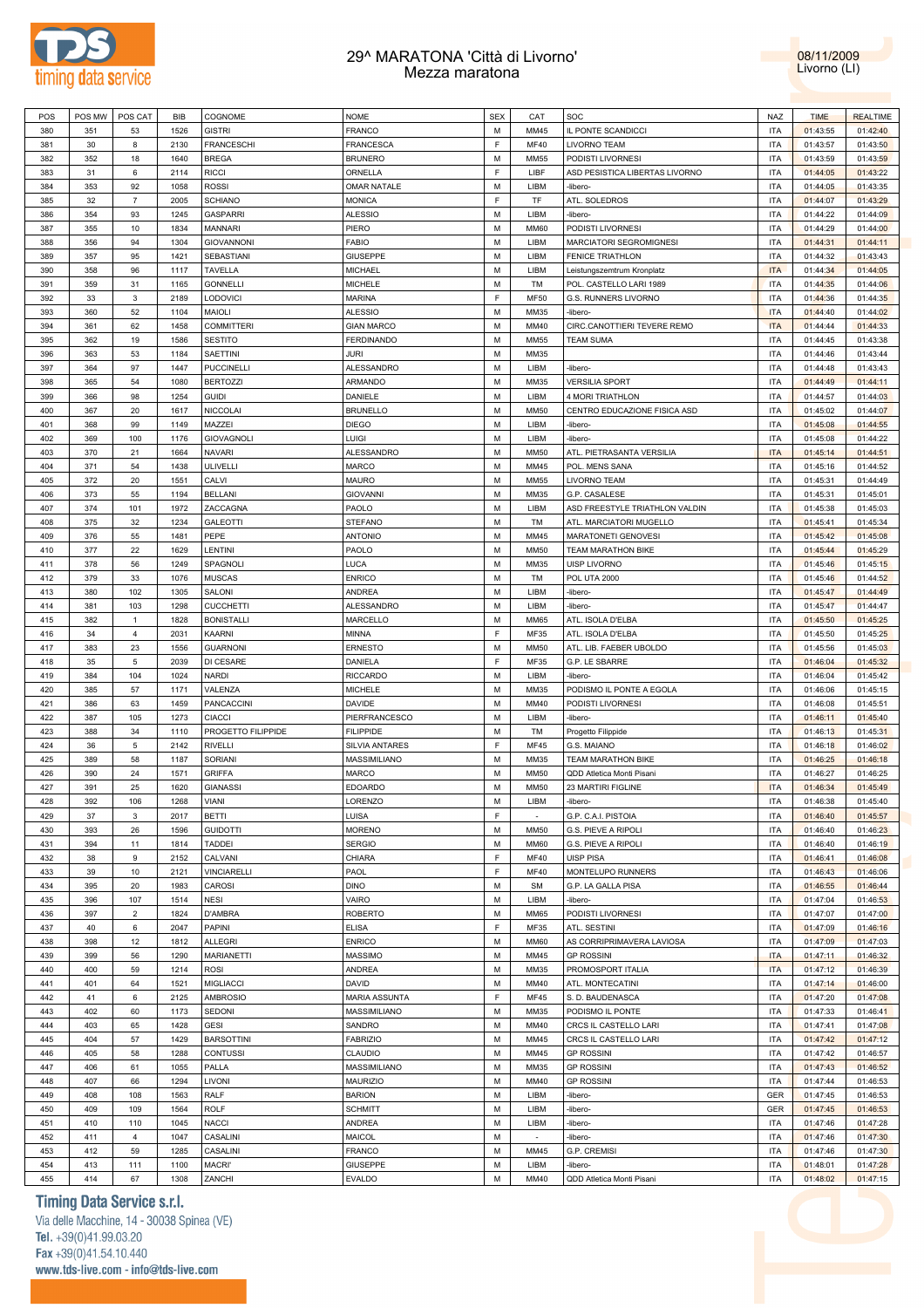



| POS | POS MW | POS CAT        | <b>BIB</b> | COGNOME             | <b>NOME</b>      | <b>SEX</b>  | CAT         | SOC                            | <b>NAZ</b> | <b>TIME</b> | <b>REALTIME</b> |
|-----|--------|----------------|------------|---------------------|------------------|-------------|-------------|--------------------------------|------------|-------------|-----------------|
|     |        |                |            |                     |                  | M           |             |                                |            |             |                 |
| 456 | 415    | 112            | 1135       | <b>FELICI</b>       | <b>ANDREA</b>    |             | LIBM        | -libero-                       | <b>ITA</b> | 01:48:07    | 01:48:07        |
| 457 | 416    | 62             | 1153       | PASQUINI            | COSIMO           | М           | MM35        | G.S. MAIANO                    | ITA        | 01:48:08    | 01:47:38        |
| 458 | 417    | 60             | 1252       | <b>TARTARA</b>      | <b>MASSIMO</b>   | M           | MM45        | SAI FRECCE BIANCHE             | <b>ITA</b> | 01:48:12    | 01:47:14        |
| 459 | 418    | 61             | 1464       | ZINGARO             | <b>GIUSEPPE</b>  | М           | MM45        | <b>MARATONETI GENOVESI</b>     | ITA        | 01:48:19    | 01:47:45        |
| 460 | 419    | 63             | 1167       | MATTIA              | CARLO            | М           | MM35        | POL. MENS SANA                 | <b>ITA</b> | 01:48:25    | 01:48:02        |
| 461 | 42     | $\overline{7}$ | 2026       | <b>BOMBONATO</b>    | MANUELA          | F           | MF35        | POL. MENS SANA                 | ITA        | 01:48:29    | 01:48:17        |
|     |        |                |            |                     |                  |             |             |                                |            |             |                 |
| 462 | 420    | 62             | 1338       | <b>BRUNO</b>        | <b>FEDERICO</b>  | М           | MM45        | G.S. MAIANO                    | <b>ITA</b> | 01:48:29    | 01:47:28        |
| 463 | 421    | 68             | 1432       | <b>TREMOLANTI</b>   | <b>GIORGIO</b>   | М           | MM40        | POL. CASTELLO LARI 1989        | <b>ITA</b> | 01:48:33    | 01:47:23        |
| 464 | 422    | 5              | 2045       |                     |                  | M           | $\sim$      |                                | <b>ITA</b> | 01:48:33    | 01:48:23        |
| 465 | 423    | 69             | 1413       | <b>MARTINI</b>      | <b>MICHELE</b>   | M           | MM40        | All Running Team Marathon      | <b>ITA</b> | 01:48:36    | 01:47:28        |
| 466 | 424    | 64             | 1150       | PAVONI              | <b>NICOLA</b>    | M           | MM35        | UISP LIVORNO                   | <b>ITA</b> | 01:48:36    | 01:48:36        |
|     |        |                |            |                     |                  |             |             |                                |            |             |                 |
| 467 | 425    | 70             | 1392       | <b>FELICI</b>       | <b>FRANCO</b>    | M           | MM40        | UISP LIVORNO                   | <b>ITA</b> | 01:48:37    | 01:48:37        |
| 468 | 426    | 13             | 1811       | <b>TURINI</b>       | LUIGI            | M           | <b>MM60</b> | PODISTI LIVORNESI              | <b>ITA</b> | 01:48:37    | 01:48:08        |
| 469 | 43     | 8              | 2008       | <b>VICCARI</b>      | DANIELA          | F           | TF          | EUROATLETICA 2002              | <b>ITA</b> | 01:48:39    | 01:48:16        |
| 470 | 427    | 113            | 1509       | <b>BITTINI</b>      | LUCA             | М           | LIBM        | <b>GP PONTE BUGGIANESE</b>     | <b>ITA</b> | 01:48:41    | 01:48:07        |
| 471 | 428    | 114            | 1052       | <b>BAGNOLI</b>      | <b>RICCARDO</b>  | M           | LIBM        | -libero-                       | <b>ITA</b> | 01:48:42    | 01:48:31        |
|     |        |                |            |                     |                  |             |             |                                |            |             |                 |
| 472 | 429    | 63             | 1313       | ORLANDO             | <b>ROBERTO</b>   | М           | MM45        | <b>GP ROSSINI</b>              | <b>ITA</b> | 01:48:44    | 01:48:02        |
| 473 | 44     | 11             | 2107       | PRINZIVALLI         | <b>MARINA</b>    | F           | MF40        | LA GALLA PONTEDERA ATLETICA    | <b>ITA</b> | 01:48:44    | 01:48:03        |
| 474 | 430    | 21             | 1672       | ANGELONI            | CLAUDIO          | М           | MM55        | <b>MARCIATORI MARLIESI</b>     | <b>ITA</b> | 01:48:48    | 01:47:36        |
| 475 | 45     | 4              | 2200       | <b>SERAFINI</b>     | DONATELLA        | F           | <b>MF50</b> | <b>MARCIATORI MARLIESI</b>     | <b>ITA</b> | 01:48:48    | 01:47:38        |
| 476 | 431    | 64             | 1368       | <b>ARFAIOLI</b>     | LEONARDO         | М           | MM45        | G.S. PODISTICA EMPOLESE        | <b>ITA</b> | 01:48:53    | 01:47:45        |
|     |        |                |            |                     |                  |             |             |                                |            |             |                 |
| 477 | 46     | $\overline{7}$ | 2124       | FANI                | VALERIA          | F           | MF45        | G.S. PODISTICA EMPOLESE        | <b>ITA</b> | 01:48:53    | 01:47:46        |
| 478 | 432    | 115            | 1473       | GHERARDELLI         | SIMONE           | M           | LIBM        | -libero-                       | <b>ITA</b> | 01:48:58    | 01:48:33        |
| 479 | 433    | 65             | 1284       | <b>ISOLA</b>        | <b>RICCARDO</b>  | M           | MM45        | G.P. "LA MICHETTA"             | <b>ITA</b> | 01:48:59    | 01:48:54        |
| 480 | 434    | 66             | 1505       | <b>CECCHINI</b>     | <b>GIANLUCA</b>  | M           | MM45        | <b>GP PONTE BUGGIANESE</b>     | <b>ITA</b> | 01:49:00    | 01:48:33        |
| 481 | 435    | 116            | 1390       | <b>GOLFARINI</b>    | PAOLO            | M           | LIBM        | -libero-                       | <b>ITA</b> | 01:49:01    | 01:48:39        |
|     |        |                |            |                     |                  |             |             |                                |            |             |                 |
| 482 | 436    | 117            | 1197       | CARDINO             | <b>GIULIO</b>    | M           | LIBM        | MBB TRIATHLON GENOVA           | <b>ITA</b> | 01:49:10    | 01:49:03        |
| 483 | 437    | 71             | 1453       | CHIARLE             | <b>CLAUDIO</b>   | М           | MM40        | G.P. ALBESI                    | <b>ITA</b> | 01:49:10    | 01:49:04        |
| 484 | 438    | 118            | 1324       | <b>BIANCHINI</b>    | PASQUALE         | M           | LIBM        | -libero-                       | <b>ITA</b> | 01:49:12    | 01:48:45        |
| 485 | 439    | 119            | 1395       | CYBEO               | <b>LINO</b>      | М           | LIBM        | -libero-                       | ITA        | 01:49:12    | 01:48:56        |
| 486 | 440    | 120            | 1103       | <b>MONTEMAGGI</b>   | <b>DUCCIO</b>    | M           | LIBM        | -libero-                       | <b>ITA</b> | 01:49:30    | 01:49:26        |
|     |        |                |            |                     |                  |             |             |                                |            |             |                 |
| 487 | 441    | 65             | 1081       | IANNAZZONE          | <b>ANTONIO</b>   | М           | MM35        | ASD AVIS STIAVA                | <b>ITA</b> | 01:49:32    | 01:48:40        |
| 488 | 442    | 72             | 1484       | <b>MAGGIANI</b>     | <b>MASSIMO</b>   | M           | MM40        | ATL. AMATORI CARRARA           | <b>ITA</b> | 01:49:46    | 01:48:37        |
| 489 | 443    | 121            | 1364       | <b>ARIGONI</b>      | MARCO            | M           | LIBM        | -libero-                       | <b>ITA</b> | 01:49:50    | 01:48:25        |
| 490 | 444    | 73             | 1532       | CONTINO             | ALESSANDRO       | M           | MM40        | <b>MARCIATORI MARLIESI</b>     | <b>ITA</b> | 01:50:15    | 01:49:35        |
| 491 | 445    | 122            | 1060       | <b>ZUCCHINI</b>     | <b>GIANNI</b>    | M           | LIBM        | -libero-                       | <b>ITA</b> | 01:50:30    | 01:50:13        |
|     |        |                |            |                     |                  | M           |             |                                |            |             |                 |
| 492 | 446    | 27             | 1622       | LANDI               | <b>MARINO</b>    |             | <b>MM50</b> | CRAN INPS FIRENZE              | <b>ITA</b> | 01:50:30    | 01:49:34        |
| 493 | 447    | 74             | 1513       | <b>FROSALI</b>      | <b>ANDREA</b>    | M           | MM40        | POD. SANGIOVANNESE             | <b>ITA</b> | 01:50:31    | 01:49:35        |
| 494 | 448    | 123            | 1044       | <b>ANTONELLI</b>    | <b>STEFANO</b>   | M           | LIBM        | -libero-                       | <b>ITA</b> | 01:50:35    | 01:49:49        |
| 495 | 449    | 35             | 1087       | <b>RUSU</b>         | VITALIE          | М           | TM          | SOC. CRAL WHIRLPOOL            | <b>ITA</b> | 01:50:37    | 01:49:52        |
| 496 | 450    | 28             | 1600       | SIMONCINI           | <b>FRANCO</b>    | M           | <b>MM50</b> | G.S. PODISTICA EMPOLESE        | <b>ITA</b> | 01:50:37    | 01:49:23        |
| 497 | 451    | 67             | 1360       | LAZZARI             |                  | М           |             |                                | <b>ITA</b> |             |                 |
|     |        |                |            |                     | <b>GRAZIANO</b>  |             | MM45        | -libero-                       |            | 01:50:39    | 01:49:51        |
| 498 | 452    | 124            | 1124       | <b>CIMINO</b>       | <b>ANTONIO</b>   | M           | LIBM        | -libero-                       | <b>ITA</b> | 01:50:41    | 01:49:37        |
| 499 | 453    | 66             | 1091       | <b>BRUNO</b>        | ANDREA           | М           | MM35        | G.S. MAIANO                    | <b>ITA</b> | 01:50:42    | 01:49:39        |
| 500 | 454    | $\overline{1}$ | 1905       | <b>CIONI</b>        | <b>GIORGIO</b>   | M           | <b>MM70</b> | G.P. CASTELNUOVO               | <b>ITA</b> | 01:50:45    | 01:50:38        |
| 501 | 455    | 125            | 1059       | <b>FORESI</b>       | <b>RICCARDO</b>  | М           | LIBM        | -libero-                       | ITA        | 01:50:47    | 01:50:01        |
| 502 | 456    | 126            | 1266       | <b>VISCONTI</b>     | <b>FEDERICO</b>  | M           | LIBM        | -libero-                       | <b>ITA</b> | 01:50:48    | 01:50:05        |
|     |        |                |            |                     |                  |             |             |                                |            |             |                 |
| 503 | 457    | 68             | 1462       | <b>BRUNELLI</b>     | SILVANO          | M           | MM45        | PODISTI LIVORNESI              | <b>ITA</b> | 01:51:16    | 01:50:52        |
| 504 | 47     | $\overline{7}$ | 2190       | <b>FANFANI</b>      | CECILIA          | F           | LIBF        | -libero-                       | <b>ITA</b> | 01:51:23    | 01:51:09        |
| 505 | 458    | 127            | 1572       | <b>TARABUGI</b>     | <b>GRAZIANO</b>  | M           | LIBM        | -libero-                       | <b>ITA</b> | 01:51:37    | 01:51:34        |
| 506 | 48     | 5              | 2193       | <b>GIANNETTONI</b>  | <b>ROSSANA</b>   | F           | MF50        | POL. MENS SANA                 | <b>ITA</b> | 01:51:38    | 01:50:47        |
| 507 | 459    | 14             | 1817       | VALORI              | <b>MAURO</b>     | M           | MM60        | G.S. PODISTICA EMPOLESE        | <b>ITA</b> | 01:51:42    | 01:51:04        |
|     |        |                |            |                     |                  | F           |             |                                |            |             |                 |
| 508 | 49     | 8              | 2139       | SAGGINELLI          | TIZIANA          |             | <b>MF45</b> | PODISTI LIVORNESI              | <b>ITA</b> | 01:51:42    | 01:51:14        |
| 509 | 460    | 128            | 1311       | PERGOLA             | <b>LUCA</b>      | M           | LIBM        | MARCIATORI SEGROMIGNESI        | <b>ITA</b> | 01:51:48    | 01:51:12        |
| 510 | 461    | 129            | 1903       | CONTI               | <b>RODOLFO</b>   | М           | LIBM        | -libero-                       | <b>ITA</b> | 01:51:50    | 01:51:09        |
| 511 | 462    | 22             | 1569       | <b>BERTI</b>        | DANTE            | M           | <b>MM55</b> | ENI                            | <b>ITA</b> | 01:51:57    | 01:51:46        |
| 512 | 463    | 130            | 1384       | CACIALLI            | <b>GIANNI</b>    | M           | LIBM        | MONTELUPO RUNNERS              | <b>ITA</b> | 01:52:00    | 01:51:27        |
| 513 | 464    | 67             | 1232       | <b>MASINI</b>       | MARCO            | M           | MM35        | MONTELUPO RUNNERS              | <b>ITA</b> |             | 01:51:35        |
|     |        |                |            |                     |                  |             |             |                                |            | 01:52:01    |                 |
| 514 | 465    | 29             | 1666       | <b>MONTI</b>        | <b>MAURIZIO</b>  | M           | <b>MM50</b> | MONTELUPO RUNNERS              | <b>ITA</b> | 01:52:01    | 01:51:33        |
| 515 | 50     | 12             | 2131       | MAZZONI             | MARCELLA         | F           | MF40        | LIVORNO TEAM                   | <b>ITA</b> | 01:52:02    | 01:51:34        |
| 516 | 51     | 8              | 2041       | <b>COLOMBINI</b>    | AMBRA            | F           | LIBF        | -libero-                       | <b>ITA</b> | 01:52:06    | 01:51:44        |
| 517 | 52     | 8              | 2028       | MANNUCCI            | <b>MICHELA</b>   | $\mathsf F$ | MF35        | ATL. FERRUZZA                  | <b>ITA</b> | 01:52:07    | 01:51:38        |
| 518 | 466    | 131            | 1039       | SALAMONE            | <b>LUCA</b>      | М           | LIBM        | -libero-                       | <b>ITA</b> | 01:52:14    | 01:51:58        |
|     |        |                |            |                     |                  |             |             |                                |            |             |                 |
| 519 | 467    | 132            | 1603       | LONGOBARDI          | <b>GIOVANNI</b>  | M           | LIBM        | -libero-                       | ITA        | 01:52:17    | 01:51:36        |
| 520 | 468    | 133            | 1350       | <b>MORI</b>         | <b>LUCA</b>      | М           | LIBM        | PRATO NORD                     | <b>ITA</b> | 01:52:25    | 01:51:30        |
| 521 | 469    | 134            | 1804       | <b>SCHIANO</b>      | G.CARLO          | M           | LIBM        | A.I.G. LIVORNO                 | <b>ITA</b> | 01:52:30    | 01:51:52        |
| 522 | 53     | 9              | 2014       | <b>IULLI</b>        | CHIARA           | $\mathsf F$ | MF35        | MOLLIFICIO MODENESE CITTADELLA | <b>ITA</b> | 01:52:36    | 01:52:27        |
|     |        |                |            |                     |                  | M           |             |                                |            |             |                 |
| 523 | 470    | 135            | 1248       | <b>DI FESTA</b>     | <b>UMBERTO</b>   |             | LIBM        | -libero-                       | <b>ITA</b> | 01:52:37    | 01:51:38        |
| 524 | 471    | 136            | 1074       | <b>LUCCINI</b>      | LUCA             | M           | LIBM        | -libero-                       | <b>ITA</b> | 01:52:39    | 01:52:36        |
| 525 | 472    | 75             | 1431       | PEZZINI             | MASSIMILIANO     | M           | MM40        | POL. CASTELLO LARI 1989        | <b>ITA</b> | 01:52:48    | 01:52:18        |
| 526 | 473    | 137            | 1420       | CASELLA             | <b>ALBERTO</b>   | M           | LIBM        | Amici di Paolo                 | <b>ITA</b> | 01:52:51    | 01:52:15        |
| 527 | 474    | 69             | 1289       | <b>BALLANTINI</b>   | WALTER           | M           | MM45        | <b>GP ROSSINI</b>              | <b>ITA</b> | 01:53:03    | 01:52:19        |
| 528 | 475    |                |            |                     |                  | M           |             |                                |            |             |                 |
|     |        | 70             | 1518       | MEI                 | MASSIMO          |             | MM45        | I VECCHI AMICI                 | <b>ITA</b> | 01:53:03    | 01:52:06        |
| 529 | 476    | 15             | 1801       | <b>BACCHIARELLO</b> | <b>GIAMPIERO</b> | M           | <b>MM60</b> | SAI FRECCE BIANCHE             | <b>ITA</b> | 01:53:16    | 01:52:19        |
| 530 | 477    | 16             | 1816       | MANNINI             | <b>FRANCESCO</b> | М           | <b>MM60</b> | G.S. PODISTICA EMPOLESE        | <b>ITA</b> | 01:53:21    | 01:52:49        |
| 531 | 478    | 138            | 1389       | <b>PERUGINI</b>     | PAOLO            | М           | LIBM        | -libero-                       | ITA        | 01:53:24    | 01:52:34        |
|     |        |                |            |                     |                  |             |             |                                |            |             |                 |

# **Timing Data Service s.r.l.**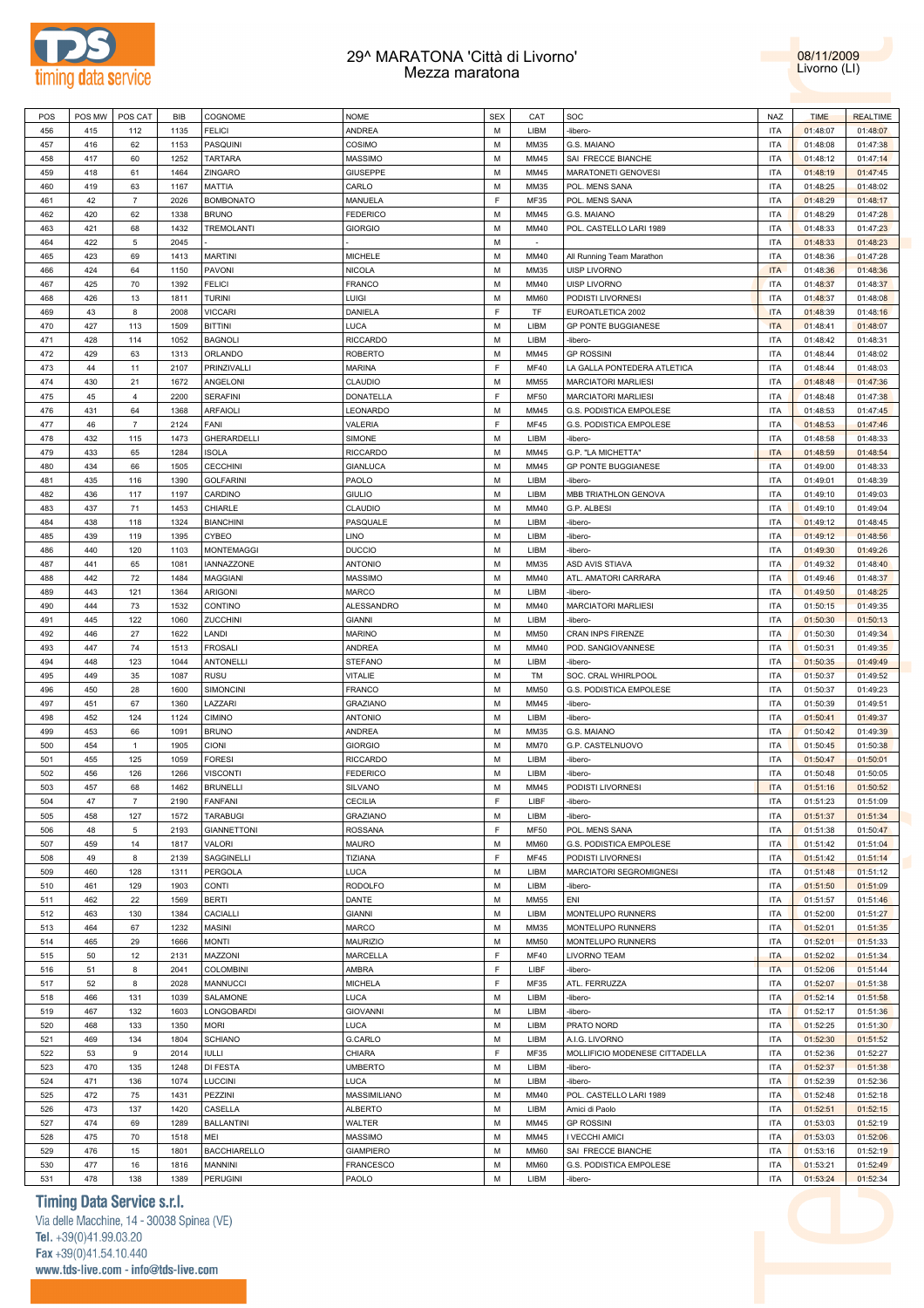



| POS | POS MW | POS CAT        | <b>BIB</b> | COGNOME           | <b>NOME</b>       | <b>SEX</b>  | CAT         | SOC                            | <b>NAZ</b> | <b>TIME</b> | <b>REALTIME</b> |
|-----|--------|----------------|------------|-------------------|-------------------|-------------|-------------|--------------------------------|------------|-------------|-----------------|
|     |        |                |            |                   |                   |             |             |                                |            |             |                 |
| 532 | 479    | 23             | 1655       | LANDI             | <b>STEFANO</b>    | М           | <b>MM55</b> | ATL. CAPRAIA E LIMITE          | <b>ITA</b> | 01:53:24    | 01:52:26        |
| 533 | 480    | 71             | 1325       | <b>PICCINI</b>    | ALESSANDRO        | M           | MM45        | QDD Atletica Monti Pisani      | <b>ITA</b> | 01:53:36    | 01:52:48        |
| 534 | 481    | 139            | 1277       | <b>ROMANO</b>     | <b>FELICE</b>     | M           | LIBM        | -libero-                       | <b>ITA</b> | 01:53:39    | 01:52:53        |
| 535 | 482    | 24             | 1570       | SALVADORI         | ALESSANDRO        | M           | <b>MM55</b> | ATL. DINAMO BELLARIA IGEA M.   | <b>ITA</b> | 01:53:40    | 01:53:17        |
| 536 | 483    | 72             | 1275       | ZIRPOLI           | <b>MASSIMO</b>    | M           | MM45        | PODISMO IL PONTE A EGOLA       | <b>ITA</b> | 01:53:40    | 01:53:15        |
|     |        |                |            |                   |                   |             |             |                                |            |             |                 |
| 537 | 484    | 140            | 1220       | <b>CROCI</b>      | <b>FRANCESCO</b>  | M           | LIBM        | ATL. ARCI FAVARO               | <b>ITA</b> | 01:53:47    | 01:52:39        |
| 538 | 485    | 30             | 1562       | <b>ROVETTO</b>    | <b>GIOVANNI</b>   | M           | <b>MM50</b> | A.S.D. PODISTICA 2000 MARENE   | <b>ITA</b> | 01:53:50    | 01:53:50        |
| 539 | 486    | 76             | 1430       | <b>MENCACCI</b>   | <b>IVAN</b>       | M           | MM40        | POL. CASTELLO LARI 1989        | <b>ITA</b> | 01:53:59    | 01:53:24        |
| 540 | 487    | 68             | 1029       | <b>PISCITELLI</b> | CARMINE           | M           | MM35        | ASD Podisti Ponteaegolesi      | <b>ITA</b> | 01:54:05    | 01:53:22        |
| 541 | 488    | 141            | 1242       | <b>RICASOLI</b>   | <b>MARCO</b>      | M           | LIBM        | -libero-                       | <b>ITA</b> | 01:54:06    | 01:53:44        |
|     |        |                |            |                   |                   |             |             |                                |            |             |                 |
| 542 | 489    | 142            | 1317       | <b>MESSINA</b>    | <b>ROBERTO</b>    | M           | LIBM        |                                | <b>ITA</b> | 01:54:09    | 01:54:04        |
| 543 | 490    | 143            | 1612       | <b>GUIDI</b>      | <b>MARCO</b>      | M           | LIBM        | -libero-                       | <b>ITA</b> | 01:54:12    | 01:53:47        |
| 544 | 491    | 31             | 1555       | <b>BENINI</b>     | DANIELE           | М           | <b>MM50</b> | U.S. NAVE A ROZZANO            | <b>ITA</b> | 01:54:16    | 01:53:31        |
| 545 | 492    | 144            | 1808       | GARZELLI          | LEONARDO          | M           | LIBM        | -libero-                       | <b>ITA</b> | 01:54:22    | 01:53:46        |
| 546 | 54     | 9              | 2042       | MAGRI             | MANUELA           | $\mathsf F$ | LIBF        | -libero-                       | <b>ITA</b> | 01:54:27    | 01:54:05        |
|     |        |                |            |                   |                   |             |             |                                |            |             |                 |
| 547 | 493    | 145            | 1497       | <b>MAGRI</b>      | <b>MICHELE</b>    | M           | LIBM        | -libero-                       | <b>ITA</b> | 01:54:27    | 01:54:05        |
| 548 | 494    | 69             | 1017       | MILANESCHI        | DANIELE           | M           | MM35        | G.S. POD. AREZZO               | <b>ITA</b> | 01:54:28    | 01:53:44        |
| 549 | 495    | 32             | 1815       | <b>PISACANE</b>   | PIERO             | M           | <b>MM50</b> | G.S. PODISTICA EMPOLESE        | <b>ITA</b> | 01:54:34    | 01:53:54        |
| 550 | 496    | 146            | 1581       | TARABELLA         | PAOLO             | M           | LIBM        | -libero-                       | <b>ITA</b> | 01:54:35    | 01:54:18        |
| 551 | 497    | 21             | 1425       | <b>MENCONI</b>    | <b>FABRIZIO</b>   | M           | <b>SM</b>   | ATL. AMATORI CARRARA           | <b>ITA</b> | 01:54:38    | 01:54:02        |
|     |        | 147            |            |                   |                   | M           |             |                                |            |             |                 |
| 552 | 498    |                | 1361       | <b>BALDINI</b>    | <b>RICCARDO</b>   |             | LIBM        | -libero-                       | <b>ITA</b> | 01:54:43    | 01:53:35        |
| 553 | 499    | 148            | 1348       | <b>AVELARDI</b>   | ALESSANDRO        | M           | LIBM        | -libero-                       | <b>ITA</b> | 01:54:50    | 01:53:58        |
| 554 | 500    | 149            | 1286       | PAONE             | ALESSANDRO        | M           | LIBM        | -libero-                       | <b>ITA</b> | 01:54:50    | 01:54:01        |
| 555 | 501    | 70             | 1061       | <b>BENAZZI</b>    | <b>FABRIZIO</b>   | M           | MM35        | PODISMO IL PONTE A EGOLA       | <b>ITA</b> | 01:54:56    | 01:54:38        |
| 556 | 55     | 13             | 2112       | <b>BIONDI</b>     | LAURA             | F           | MF40        | PODISMO IL PONTE               | <b>ITA</b> | 01:55:02    | 01:54:44        |
|     |        |                |            |                   |                   |             |             |                                |            |             |                 |
| 557 | 502    | 77             | 1362       | MEZZEDEMI         | <b>GIANMARCO</b>  | М           | MM40        | POL. OLIMPIA COLLE VAL D'ELSA  | <b>ITA</b> | 01:55:03    | 01:54:54        |
| 558 | 56     | 10             | 2035       | PEDRETTI          | CHIARA            | F           | MF35        | ATL. BORGO A BUGGIANO          | <b>ITA</b> | 01:55:07    | 01:53:49        |
| 559 | 503    | 3              | 1831       | TARDELLI          | <b>GIOVANNI</b>   | M           | <b>MM65</b> | G.S. LAMMARI                   | <b>ITA</b> | 01:55:08    | 01:54:53        |
| 560 | 57     | 14             | 2134       | LANEVE            | COSIMA            | F           | <b>MF40</b> | ATL. AMATORI CECINA            | <b>ITA</b> | 01:55:08    | 01:55:03        |
| 561 | 504    | 78             | 1363       | DE SANTI          | SIMONE            | M           | MM40        | OLIMPIA COLLE VAL 'ELSA        | <b>ITA</b> | 01:55:16    | 01:55:07        |
|     |        |                |            |                   |                   |             |             |                                |            |             |                 |
| 562 | 505    | 73             | 1519       | NATI              | <b>MAURIZIO</b>   | M           | MM45        | ATL. MARCIATORI MUGELLO        | <b>ITA</b> | 01:55:40    | 01:54:48        |
| 563 | 506    | 71             | 1095       | <b>MORGILLO</b>   | <b>FRANCESCO</b>  | M           | MM35        | G.P. LE SBARRE                 | <b>ITA</b> | 01:55:41    | 01:54:48        |
| 564 | 507    | 79             | 1511       | MAINARDI          | <b>NICOLA</b>     | M           | MM40        | MONTELUPO RUNNERS              | <b>ITA</b> | 01:55:41    | 01:55:04        |
| 565 | 508    | 33             | 1597       | MERCUGLIANO       | <b>ANTONIO</b>    | M           | <b>MM50</b> | ATL. BORGO A BUGGIANO          | <b>ITA</b> | 01:55:43    | 01:54:29        |
| 566 | 509    | 25             | 1631       | <b>FRATI</b>      | <b>FRANCESCO</b>  | M           | <b>MM55</b> | TOSCANA ATL. EMPOLI FIAT SCOTT | <b>ITA</b> | 01:55:49    | 01:54:30        |
|     |        |                |            |                   |                   |             |             |                                |            |             |                 |
| 567 | 510    | 150            | 1259       | CATENI            | <b>STEFANO</b>    | M           | LIBM        | -libero-                       | <b>ITA</b> | 01:55:54    | 01:55:34        |
| 568 | 511    | 17             | 1820       | CALAMAI           | MARCELLO          | М           | <b>MM60</b> | 23 MARTIRI FIGLINE             | <b>ITA</b> | 01:56:03    | 01:55:05        |
| 569 | 58     | 10             | 2127       | <b>PROVITINA</b>  | DANIELA           | F           | LIBF        | AICS CLUB ATLETICO CENTRALE    | <b>ITA</b> | 01:56:04    | 01:55:25        |
| 570 | 512    | 151            | 1609       | PAGLINO           | <b>ALFREDO</b>    | М           | LIBM        | <b>ENDAS LIVORNO</b>           | <b>ITA</b> | 01:56:09    | 01:55:13        |
| 571 | 513    | 152            | 1810       | CHRISTIAN         | <b>HERBERT</b>    | М           | LIBM        | -libero-                       | AUT        | 01:56:22    | 01:54:59        |
|     |        |                |            |                   |                   |             |             |                                |            |             |                 |
| 572 | 514    | 153            | 1256       | <b>CECCHINI</b>   | <b>MASSIMO</b>    | М           | LIBM        | PODISTICA VAL DI PESA          | <b>ITA</b> | 01:56:24    | 01:56:24        |
| 573 | 515    | 154            | 1516       | <b>MORELLI</b>    | <b>FABRIZIO</b>   | M           | LIBM        | -libero-                       | <b>ITA</b> | 01:56:25    | 01:55:36        |
| 574 | 59     | 9              | 2150       | <b>FAILLI</b>     | LAURA             | $\mathsf F$ | <b>MF45</b> | S.P. TORRE DEL MANGIA          | <b>ITA</b> | 01:56:27    | 01:54:53        |
| 575 | 516    | 155            | 1552       | <b>CECCARINI</b>  | MANLIO            | M           | LIBM        | G.S. Faema Campagnolo Livorno  | <b>ITA</b> | 01:56:32    | 01:56:27        |
| 576 | 60     | 11             | 2183       | <b>GUARINO</b>    | <b>ELISABETTA</b> | F           | LIBF        | G.S. Faema Campagnolo Livorno  | <b>ITA</b> | 01:56:32    | 01:56:25        |
|     |        |                |            |                   |                   | F           |             |                                |            |             |                 |
| 577 | 61     | 12             | 2137       | <b>DISPERATI</b>  | VALENTINA         |             | LIBF        | -libero-                       | <b>ITA</b> | 01:56:38    | 01:56:12        |
| 578 | 517    | 22             | 1374       | <b>INCROCCI</b>   | <b>FILIPPO</b>    | M           | <b>SM</b>   | ATL. LIVORNO                   | <b>ITA</b> | 01:56:40    | 01:56:24        |
| 579 | 518    | 156            | 1648       | <b>DOMENICI</b>   | <b>SERGIO</b>     | M           | LIBM        | U.S. PARTIGLIANO               | <b>ITA</b> | 01:56:41    | 01:56:06        |
| 580 | 519    | 72             | 1154       | CASTIGLIANO       | <b>MATTEO</b>     | M           | MM35        | ATL. ARCI FAVARO               | <b>ITA</b> | 01:56:49    | 01:55:37        |
| 581 | 520    | 73             | 1168       | SAMMICHELI        | <b>GABRIELE</b>   | M           | MM35        | POL. MENS SANA                 | <b>ITA</b> | 01:56:50    | 01:55:31        |
|     |        |                |            |                   |                   | М           | <b>SM</b>   |                                | <b>ITA</b> |             |                 |
| 582 | 521    | 23             | 1525       | DE GRAZIA         | <b>GIUSEPPE</b>   |             |             | ASSI BANCA TOSCANA FIRENZE     |            | 01:57:01    | 01:56:37        |
| 583 | 522    | 80             | 1433       | <b>BETTINI</b>    | <b>FABIO</b>      | M           | MM40        | POL. MENS SANA                 | <b>ITA</b> | 01:57:04    | 01:55:45        |
| 584 | 62     | 15             | 2140       | DEMI              | MAILA             | F           | <b>MF40</b> | PODISTI LIVORNESI              | <b>ITA</b> | 01:57:14    | 01:56:46        |
| 585 | 63     | 16             | 2116       | PALUMBO           | CINZIA            | F           | <b>MF40</b> | G.S. MAIANO                    | <b>ITA</b> | 01:57:18    | 01:56:55        |
| 586 | 523    | 74             | 1467       | CAPORIZZI         | <b>GIUSEPPE</b>   | М           | MM45        | A.S.ATL. VINCI MALLUCCHI       | <b>ITA</b> | 01:57:55    | 01:56:57        |
| 587 | 524    | 74             | 1201       | <b>COLOMBI</b>    | CRISTIANO         | M           | MM35        | PODISTI LIVORNESI              | <b>ITA</b> | 01:57:56    | 01:57:35        |
|     |        |                |            |                   |                   |             |             |                                |            |             |                 |
| 588 | 525    | 157            | 1355       | <b>PUCCIANTI</b>  | <b>GIACOMO</b>    | М           | LIBM        | -libero-                       | <b>ITA</b> | 01:58:02    | 01:57:03        |
| 589 | 526    | 158            | 1356       | <b>CORSINI</b>    | PAOLO             | M           | LIBM        | -libero-                       | <b>ITA</b> | 01:58:03    | 01:57:04        |
| 590 | 64     | 10             | 2135       | <b>BREGA</b>      | DANIELA           | F           | <b>MF45</b> | POL. MENS SANA                 | <b>ITA</b> | 01:58:11    | 01:57:27        |
| 591 | 527    | 159            | 1131       | <b>CIAMPI</b>     | MARCO             | M           | LIBM        | -libero-                       | <b>ITA</b> | 01:58:15    | 01:57:09        |
| 592 | 528    | 160            | 1607       | SARCHIELLI        | <b>MASSIMO</b>    | M           | LIBM        | MONTELUPO RUNNERS              | <b>ITA</b> | 01:58:21    | 01:57:48        |
|     |        |                |            |                   |                   |             |             |                                |            |             |                 |
| 593 | 529    | 34             | 1653       | CORSI             | <b>MICHELE</b>    | M           | <b>MM50</b> | LA GALLA PONTEDERA ATLETICA    | <b>ITA</b> | 01:58:27    | 01:57:37        |
| 594 | 530    | 26             | 1554       | REALE             | <b>BRUNO</b>      | М           | <b>MM55</b> | POD. TRANESE UN.IND.LE         | <b>ITA</b> | 01:58:38    | 01:57:48        |
| 595 | 65     | 17             | 2101       | <b>CIOMMO</b>     | ANTONELLA         | F           | <b>MF40</b> | G.S. AURORA                    | <b>ITA</b> | 01:58:48    | 01:58:29        |
| 596 | 531    | $\overline{4}$ | 1837       | <b>MORICONI</b>   | <b>VINICIO</b>    | М           | <b>MM65</b> | ATL. PIETRASANTA VERSILIA      | <b>ITA</b> | 01:58:50    | 01:58:28        |
| 597 | 66     | 11             | 2006       | <b>FIORENTINI</b> | LAURA             | F           | MF35        | G.P. LE SBARRE                 | <b>ITA</b> | 01:58:53    | 01:58:47        |
|     |        |                |            |                   |                   |             |             |                                |            |             |                 |
| 598 | 532    | 75             | 1367       | MAGNANI           | <b>GUIDO</b>      | М           | MM45        | G.S. PODISTICA EMPOLESE        | <b>ITA</b> | 01:59:02    | 01:57:55        |
| 599 | 533    | 161            | 1109       | DE ROMA           | PAOLO             | M           | LIBM        | Progetto Filippide             | <b>ITA</b> | 01:59:04    | 01:57:46        |
| 600 | 534    | 81             | 1371       | JERI              | <b>MICHELE</b>    | М           | MM40        | QDD Atletica Monti Pisani      | <b>ITA</b> | 01:59:07    | 01:58:19        |
| 601 | 67     | 6              | 2198       | <b>BICCHI</b>     | CARLA             | E           | <b>MF50</b> | POL. R. BOSCHI                 | <b>ITA</b> | 01:59:09    | 01:58:45        |
| 602 | 535    | 27             | 1632       | <b>CERBIONI</b>   | <b>ANDREA</b>     | M           | <b>MM55</b> | TOSCANA ATL. EMPOLI FIAT SCOTT | <b>ITA</b> | 01:59:23    | 01:58:02        |
|     |        |                |            |                   |                   |             |             |                                |            |             |                 |
| 603 | 68     | 13             | 2016       | CURIALE           | <b>ROMINA</b>     | E           | LIBF        | -libero-                       | <b>ITA</b> | 01:59:42    | 01:59:03        |
| 604 | 536    | 28             | 1580       | PELLEGRINI        | <b>GIOVANNI</b>   | M           | <b>MM55</b> | <b>GP ROSSINI</b>              | <b>ITA</b> | 01:59:44    | 01:58:32        |
| 605 | 69     | 11             | 2120       | PIERACCINI        | CINZIA            | F           | <b>MF45</b> | MONTELUPO RUNNERS              | <b>ITA</b> | 01:59:46    | 01:59:10        |
| 606 | 537    | 75             | 1111       | <b>PAPERINI</b>   | <b>RICCARDO</b>   | М           | MM35        | VALENTI RAPOLANO TERME         | <b>ITA</b> | 02:00:40    | 01:59:55        |
| 607 | 70     | 14             | 2113       | CARASSALI         | <b>SIMONA</b>     | F           | LIBF        | -libero-                       | <b>ITA</b> | 02:00:44    | 01:59:39        |
|     |        |                |            |                   |                   |             |             |                                |            |             |                 |

### **Timing Data Service s.r.l.**